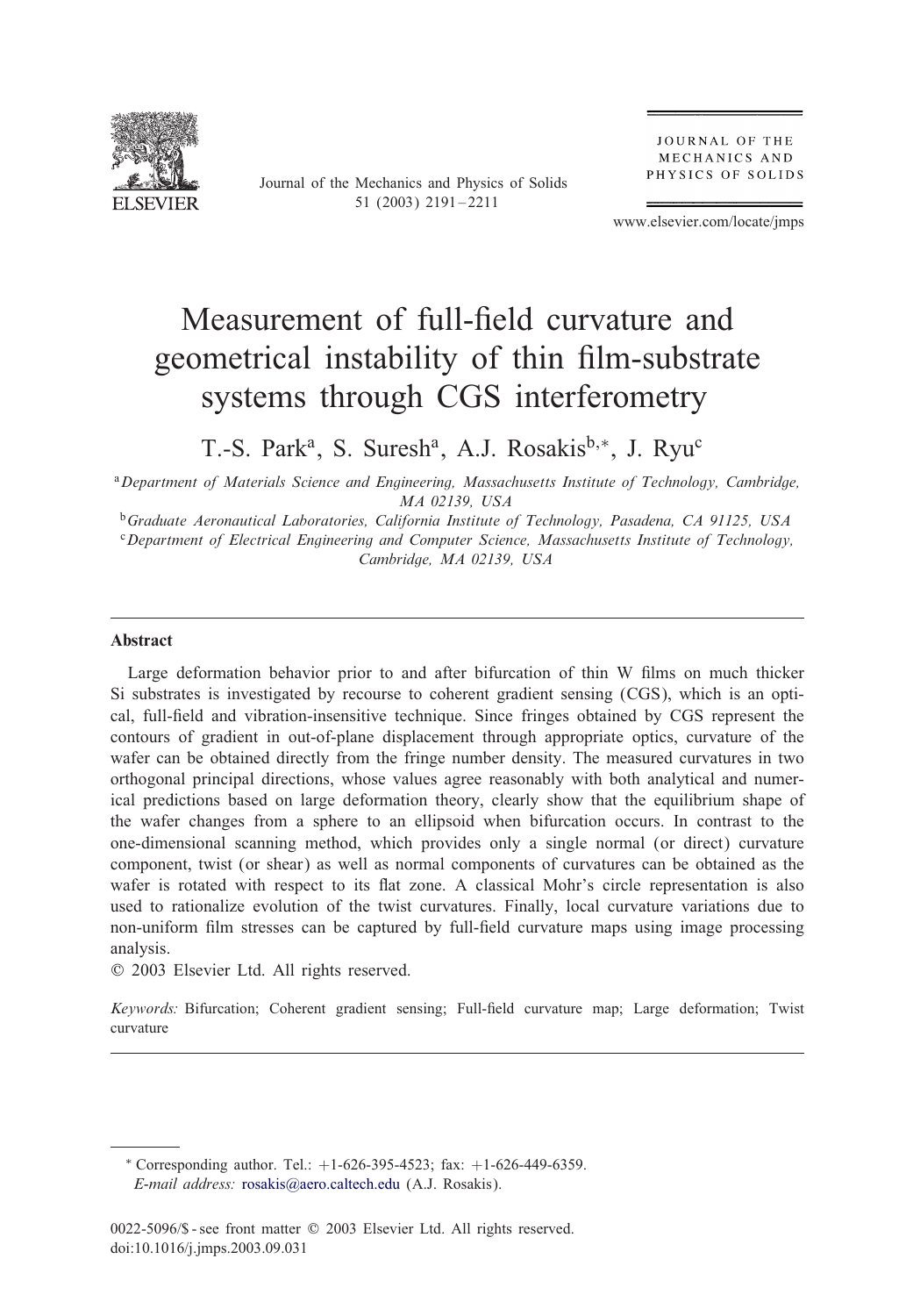#### 1. Introduction

The drive for miniaturization and more efficient computer chip manufacturing has motivated the microelectronic industry to fabricate increasingly large Si wafers on which a greater number of dies could be fabricated. At the turn of the century, the semiconductor industry is in the midst of retooling its wafer fabrication facilities to handle 300-mm (12-in) diameter Si wafers, instead of the current standard, 200-mm wafers. This increase in wafer diameter is also accompanied by a growing trend to introduce more levels of metallization on the Si substrate which, in turn, results in a higher effective membrane force in the multi-level, thin film arrangement on the substrate. Trends in the fabrication of copper metal interconnects using the Damascene process also involve the so-called chemical–mechanical polishing (CMP) method whereby planarization is achieved between different metallization steps. Finally, Si wafer substrate thicknesses are becoming progressively smaller driven by packaging level needs. The collective effect of these trends in computer chip manufacturing is that while the propensity for inducing large (or non-linear) deformation in the substrate is significantly enhanced, there is also growing need to ensure that wafer surfaces remain planar during different stages of manufacturing.

Dimensional analysis and computational modeling of large deformation indicate that the propensity for bifurcation is proportional to the mismatch stress in the film  $(\sigma_f)$ , the film thickness  $(h_f)$  and the square of the substrate diameter  $(D_s^2)$ , and inversely proportional to  $h_s^3$ , where  $h_s$  is the thickness of the substrate [\(Salamon and Masters, 1995;](#page-20-0) [Finot and Suresh, 1996;](#page-19-0) [Finot et al., 1997;](#page-19-0) [Freund, 2000\)](#page-19-0). Another way of viewing this is to observe that this propensity is directly proportional to two non-dimensional ratios of lengths in addition to being proportional to the film stress. These are  $(h_f/h_s)$ and  $(D_s/h_s)^2$ . The first is the thickness ratio of the film to the substrate while the second is the wafer aspect ratio. These dimensional considerations for large deformation also suggest that for fixed substrate diameter, film mismatch stress and film thickness, there exists a critical thickness of the substrate above which curvature bifur-cation is suppressed [\(Finot et al., 1997\)](#page-19-0). Similarly, different combinations of substrate geometry and film membrane force,  $\sigma_f \times h_f$ , for which non-linear elastic deformation is suppressed can also be identified [\(Finot et al., 1997\)](#page-19-0). When a wafer undergoes large deformation, a biaxial curvature state develops and curvatures may no longer be uniform over the entire wafer even with uniform film membrane force [\(Finot et al.,](#page-19-0) [1997;](#page-19-0) [Freund, 2000\)](#page-19-0). The details of the non-linear deformation states and the location of bifurcation point strongly depend on gravity as well as arrangement of supporting points [\(Giannakopoulos et al., 2001\)](#page-19-0). In-plane shape of the film–substrate system also influences the onset of instability. For example, rectangular shape leads to more gradual transition fromspherical to ellipsoidal curvature, whereas circles and squares lead to a sharp bifurcation point [\(Finot and Suresh, 1996;](#page-19-0) [Giannakopoulos et al., 2001\)](#page-19-0).

Large deformation and bifurcation have been observed with different curvature measurement techniques. Finot et al.  $(1997)$  investigated thin W films on 150-mm  $(6\text{-}in)$ and 200-mm (8-in) diameter Si wafers, the backsides of which were polished to induce large deformation. Non-uniform curvature values were measured along the wafer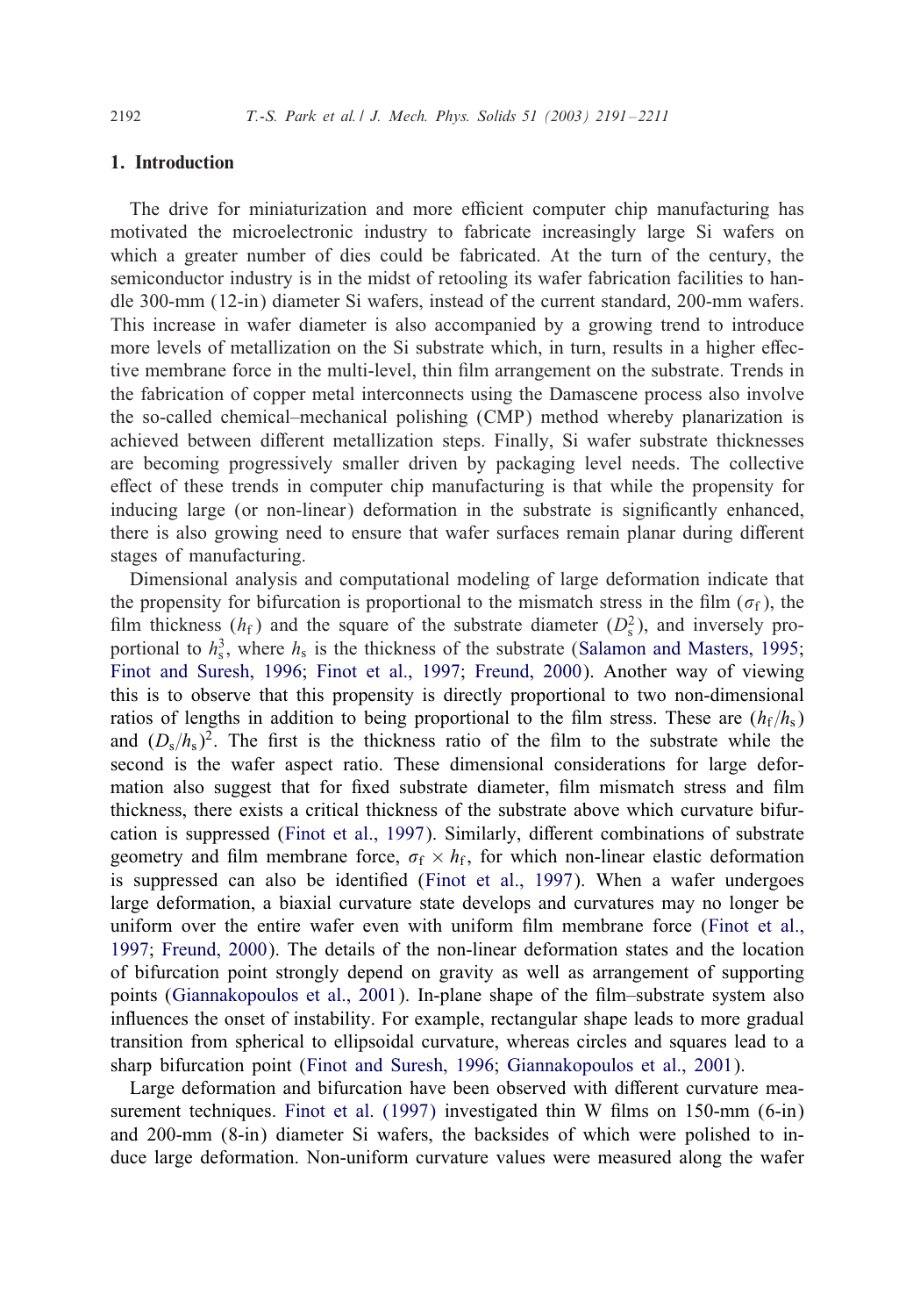diameter over a range of film membrane forces and substrate geometries with the laser scanning method. An advantage of the laser scanning method lies in its good sensitivity [\(Pan and Blech, 1984\)](#page-20-0). However, the laser scanning technique provides point-wise information and could potentially miss localized anomalies. Even if complete curvature maps were generated by scanning, these scans would reveal only one of the three independent components of the curvature tensor.

The grid reflection technique, which projects a grid on the surface of wafers, and then collects a reflected image containing information on the out-of-plane displacement of the surface, was also employed to study bifurcation behavior [\(Finot et al., 1997;](#page-19-0) [Giannakopoulos et al., 2001\)](#page-19-0). The grid reflection provides full-field measurement over the entire wafer, and can capture clear transition between before and after bifurcation fromthe distortion of grid shape. The multi-beamoptical stress sensor technique [\(Floro](#page-19-0) [and Chason, 1996\)](#page-19-0) is another optical technique which exploits the advantages of a multi-beam output. However, this technique has not been used for measuring large diameter wafers due to its limited field-of-view.

The coherent gradient sensing (CGS) technique [\(Rosakis et al., 1998\)](#page-20-0), which obtains gradient in the out-of-plane displacement of the wafer surface was also used for investigation of non-linear deformation [\(Lee et al., 2001\)](#page-20-0). Techniques based on optical interferometry offer much promise as a means for real-time, non-intrusive, full-field measurement of curvature changes. However, standard interferometric techniques, such as Twyman–Green interferometry [\(Born and Wolf, 1986\)](#page-19-0), are sensitive to rigid body motion (translation and/or rotation), and therefore are very vibration-sensitive. Moreover, since these interferometric techniques measure the surface topography, two successive differentiations of the experimental data are required to obtain curvature components. Since the CGS technique measures gradient of displacements on the specimen surface, this technique is vibration-insensitive and requires only one differentiation of the experimental data to get curvature field. Lee et al.  $(2001)$  studied deviation from linear prediction in Al films on 50-mm (2-in) diameter, ultra thin (105  $\mu$ m) Si wafers during thermal cycling using the CGS technique. Full-field observation of the entire wafer was performed from different wafer rotations, but only radial curvatures were calculated prior to and after bifurcation in comparison with finite element simulations. No attempt was made to visualize the twist curvature states during this process.

In this work, non-linear deformation of back-side polished, 150-mm (6-in) Si wafers coated with thin W films, which are purely elastic and elastically isotropic, were investigated using the CGS technique. First, curvatures in two orthogonal, principal directions were compared with analytical and numerical predictions in non-linear deformation range. Because of CGS' two-dimensional capability, twist (shear) curvature components as well as both normal curvature components of the wafer were measured in the oB-principal directions as a function of wafer rotation. A classical Mohr's circle representation was used to rationalize normal and twist curvature variation with rotation angles. Finally, full-field curvature maps were constructed from CGS fringe patterns using an image processing technique for non-uniform curvature fields resulting from local stress variation.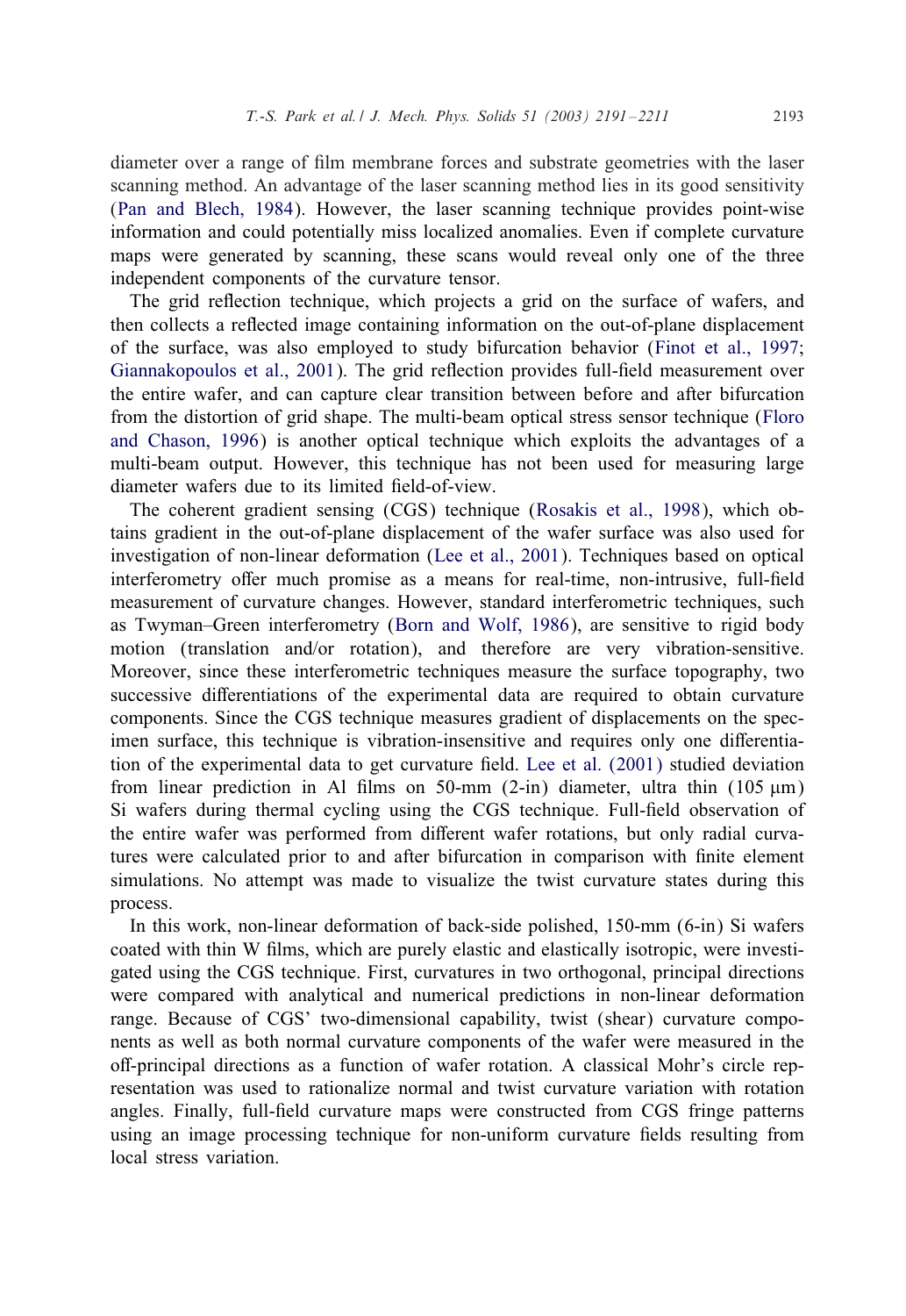#### 2. Theoretical background

#### *2.1. Curvature analysis based on large deformation theory*

The curvature of a substrate coated with a thin film in an equibiaxial stress state is linearly proportional to the membrane force,  $\sigma_f \times h_f$ , and is given by [Stoney](#page-20-0) [\(1909\)](#page-20-0) as

$$
\kappa_{\text{Stoney}} = \frac{6}{\overline{E}_{\text{s}}} \frac{\sigma_{\text{f}} h_{\text{f}}}{h_{\text{s}}^2},\tag{1}
$$

where  $\overline{E_s}$  is the biaxial modulus ( $E_s/[1-v_s]$ ) of the substrate. Since this relation is based on small deformation theory assuming small rotations, there is no dependence on lateral dimensions such as substrate diameter. When out-of-plane displacement is comparable to substrate thickness, however, large deformation theory, which take moderate rotation into account, should be used to capture actual curvature changes of the thin film– substrate structure.

In order to evaluate quantitatively the significance of large deformation, it is convenient to introduce a stress parameter,  $A$ , defined [\(Finot et al., 1997\)](#page-19-0) as

$$
A = (\sigma_f h_f) \cdot \left(\frac{D_s^2}{h_s^3}\right) = \sigma_f \cdot \left(\frac{h_f}{h_s}\right) \cdot \left(\frac{D_s}{h_s}\right)^2. \tag{2}
$$

The parameter A, which primarily controls the extent of large deformation, also provides a geometrical interpretation in that it is proportional to the ratio of the out-of-plane deflection at the edge of the wafer to the wafer thickness. It is known that bifurcation and geometrical instability of a circular wafer coated with a thin film occur at a critical value of the stress parameter,  $A_c$  [\(Salamon and Masters, 1995;](#page-20-0) [Finot and Suresh,](#page-19-0) [1996\)](#page-19-0). For  $D_s/h_s \ge 50$ ,  $A_c$  depends only on the mechanical properties of the substrate, and full-field finite element analysis gives  $A_c = 680$  GPa for a Si substrate [\(Finot](#page-19-0) [et al., 1997\)](#page-19-0).

Fig. [1](#page-4-0) shows the variation of curvature  $\kappa$  at the center of the wafer from numerical simulation, normalized by the predicted small deformation curvature  $\kappa_{\text{Stoney}}$ , as a function of the parameter A, normalized by its critical value  $A_c$  at bifurcation [\(Finot](#page-19-0) [et al., 1997\)](#page-19-0). There are three distinct regimes which mark clear transitions in the evolution of curvature. For low values of  $A/A_c$ , the stresses in the film promote only small deformation with the result that the Stoney formula, Eq. (1), adequately describes the evolution of the spherical curvature. Specifically when  $A/A_c \leq 0.2$  (regime I), the curvature of the wafer predicted from the finite element analysis,  $\kappa$ , deviates by less than 10% from the small deformation approximation. In regime I, the two direct curvature components are equal and are uniform along the entire wafer. The curvature tensor is isotropic and the twist vanishes in any reference axis.

When  $0.2 \leq A/A_c \leq 1.0$  (regime II), the radially symmetric shape of the film–substrate system is retained. However, the wafer is no longer a sphere and it assumes a frisbee-like shape. At the center of the wafer, the large deformation of the bilayer leads to a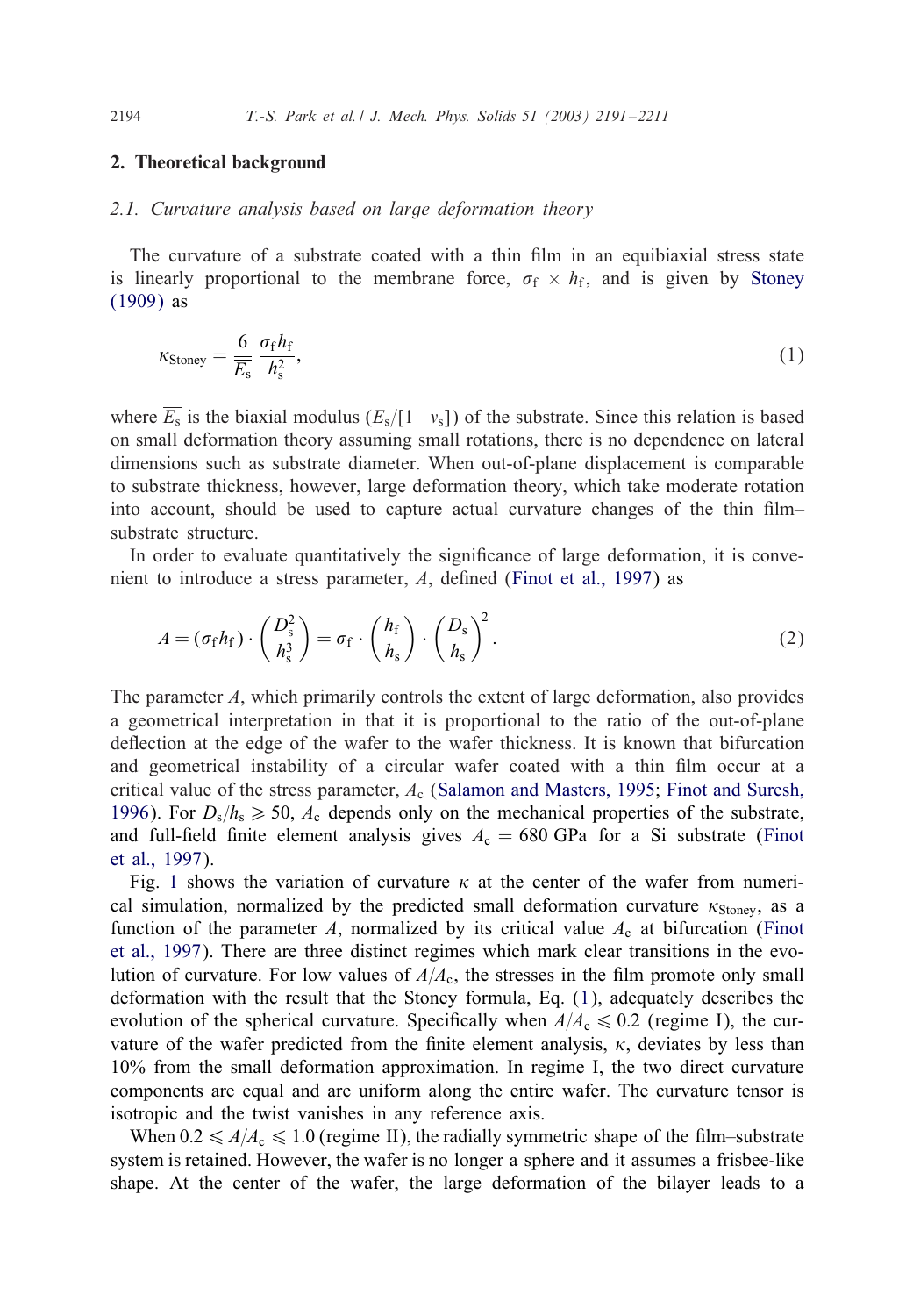<span id="page-4-0"></span>

Fig. 1. Numerical predictions of principal curvatures at wafer center normalized by the small deformation spherical curvature ( $\kappa_{\text{Stoney}}$ ) as a function of the ratio  $A/A_c$ .

non-linear relationship between the curvature,  $\kappa$ , and the membrane force,  $\sigma_f \times h_f$ . Consequently, the numerical values of  $\kappa$  deviate markedly from the Stoney prediction (Stoney formula underestimates film stress). In addition, the curvature is not uniform across the wafer and the radial variation of the curvature between the center of the wafer and the edge is larger than 10%, even with uniform membrane force. This variation was investigated experimentally by [Finot et al. \(1997\)](#page-19-0) and [Lee et al. \(2001\)](#page-20-0) using two different optical methods.

When the value of A approaches  $A_c$ , bifurcation occurs in the curvature of the film–substrate system, and the layered solid undergoes an abrupt shape change from a spherical geometry to an ellipsoidal shape. For  $A/A_c \ge 1$  (regime III), this ellipsoidal shape leads to a large curvature,  $\kappa_x$ , in one direction and a smaller curvature,  $\kappa_y$ , in the in-plane orthogonal direction. As  $A/A_c$  increases,  $\kappa<sub>v</sub>$  goes to zero and the wafer consequently becomes cylindrical.

This curvature bifurcation phenomenon arises from the fact that the substrate cannot deforminto a spherical cap shape without stretching or compressing portions of its midplane when deformation is not small. The substrate is very stiff in extension compared to bending due to its plate-like shape. Therefore, this coupling between curvature and stretching tend to stiffen the system response in comparison with behavior in the linear range (regime II) [\(Freund, 2000;](#page-19-0) [Freund and Suresh, 2003\)](#page-19-0). Furthermore, in contrast to spherical bending, ellipsoidal (or cylindrical) bending can occur with only very limited midplane extension, which suggests that the system may begin a transition at some critical stress parameter  $(A<sub>c</sub>)$  from axially symmetric deformation, as the only possible equilibrium shape, toward cylindrical bending deformation as an alternate shape, which is energetically favorable (regime III) [\(Salamon and Masters,](#page-20-0) [1995;](#page-20-0) [Freund and Suresh, 2003\)](#page-19-0).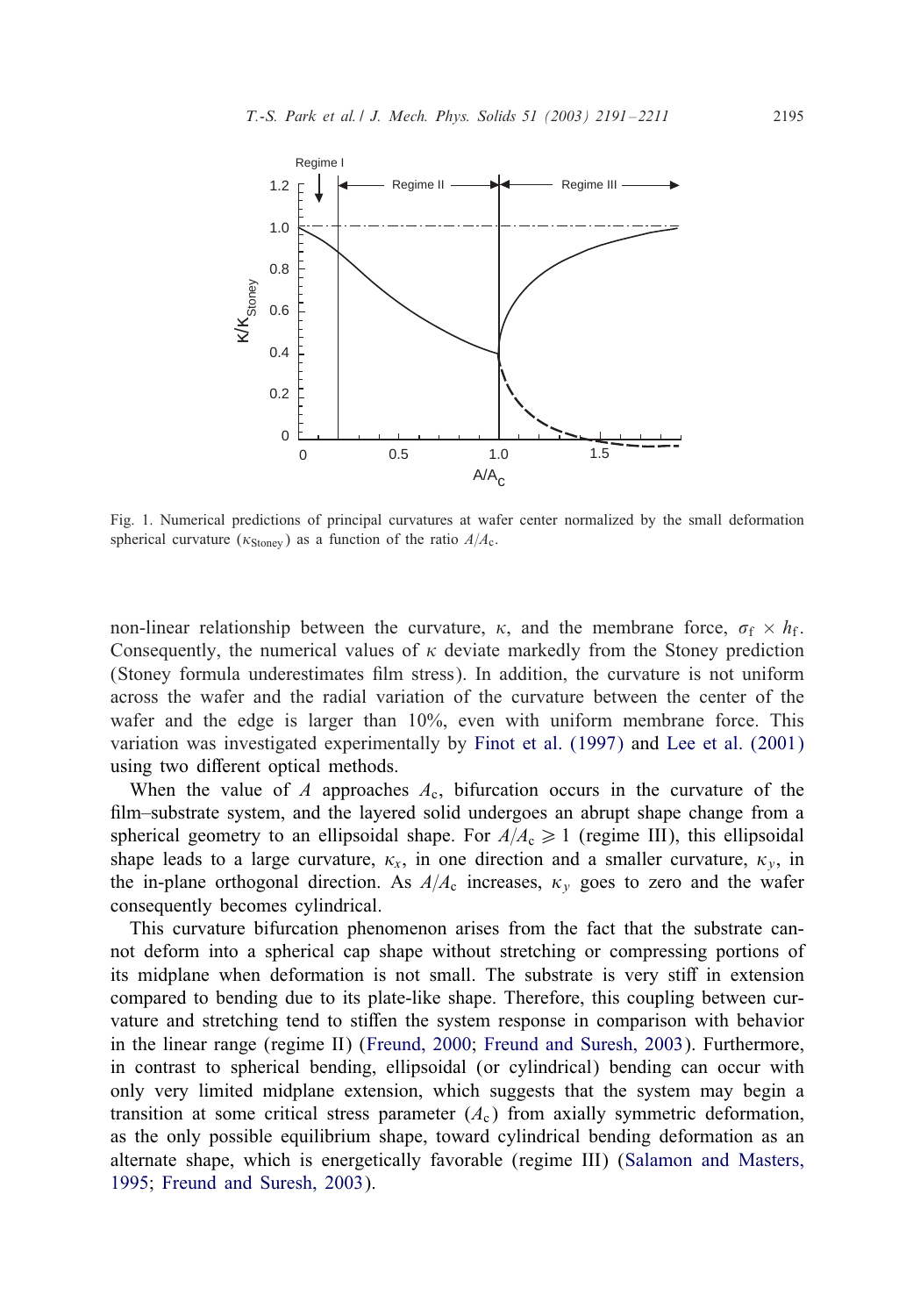# *2.2. Mohr's circle representation of curvature*

For displacements associated with the evolution of deformation at a point on an initially planar surface, the components of curvature can be generally non-linear functions of the orthogonal displacement components at that point and their derivatives with respect to the spatial coordinate (say  $x, y$ ). Each of the curvature components depend on the orientation of the coordinate systemwith reference to the surface. For deformed surfaces where the squares of the slopes are small compared to unity [\(Rosakis et al.,](#page-20-0) [1998;](#page-20-0) Freund and Suresh,  $2003$ ), the components of curvature can be defined in a simplified form as [\(Hyer, 1981;](#page-20-0) [Rosakis et al., 1998\)](#page-20-0)

$$
\kappa_x = \frac{\partial^2 f}{\partial x^2}, \quad \kappa_y = \frac{\partial^2 f}{\partial y^2}, \quad \kappa_{xy} = \frac{\partial^2 f}{\partial x \partial y}, \quad \kappa_{yx} = \frac{\partial^2 f}{\partial y \partial x}, \tag{3}
$$

where  $z = f(x, y)$  is the equation of the deformed surface topography induced by the out-of-plane displacement. The first two equations define two direct (or normal) curvatures along two arbitrarily chosen, but mutually orthogonal directions,  $x$  and  $y$ . They represent the rate of change in slope along the direction of travel per unit distance (either x or y). The third and fourth equations define the twist (or shear) curvatures. These are defined as the rate of change in slope perpendicular to the direction of travel. Because of the interchangeability of the differentiation operation,  $\kappa_{xy} = \kappa_{yx}$  and as a result, curvature at a point is completely defined by the three independent measures  $\kappa_{\rm r}$ ,  $\kappa_{\rm v}$  and  $\kappa_{\rm rv}$ .

The situation is analogous to a two dimensional state of plane stress in a thin body subjected to external in-plane forces and undergoing planar deformations. The stress state in such a case is defined by two direct in-plane stresses and an in-plane shear stress, which are only surviving components of the symmetric stress tensor. Similar to this, the curvature at a point on a surface is also a symmetric tensor whose components are  $\kappa_x$ ,  $\kappa_y$  and  $\kappa_{xy}$  with respect to an arbitrarily chosen cartesian coordinate system  $(x, y, z)$ , whose  $x - y$  plane serves as the reference plane from which the topography of  $z = f(x, y)$  of the surface is measured.

The symmetry of the curvature tensor ensures the existence of at least two mutually perpendicular directions, defined at each point, along which one of the normal curvatures is maximized while the other is minimized. Along these directions, called principal directions, the twist curvatures vanish. These maximum and minimum curvatures are called the principal curvatures and will be denoted as  $\kappa_1$  and  $\kappa_2$ , respectively. Along two directions inclined at  $+45°$  and at  $-45°$  to the principal directions, the twist curvatures are maximized while the two normal curvatures become equal and are given by  $(\kappa_x + \kappa_y)/2$ . Each point on the curved surface features principal directions that are inclined at different directions to, the initially chosen,  $x-y$  axes. The principal curvatures also vary from point to point. For spherically deformed surfaces, the curvature tensor is isotropic and two normal curvatures are equal to each other and remain

<span id="page-5-0"></span>

<sup>&</sup>lt;sup>1</sup> It should be noted that strains are still small, even when second-order contribution of rotation to strain can be as significant as the first-order linear term in non-linear deformation.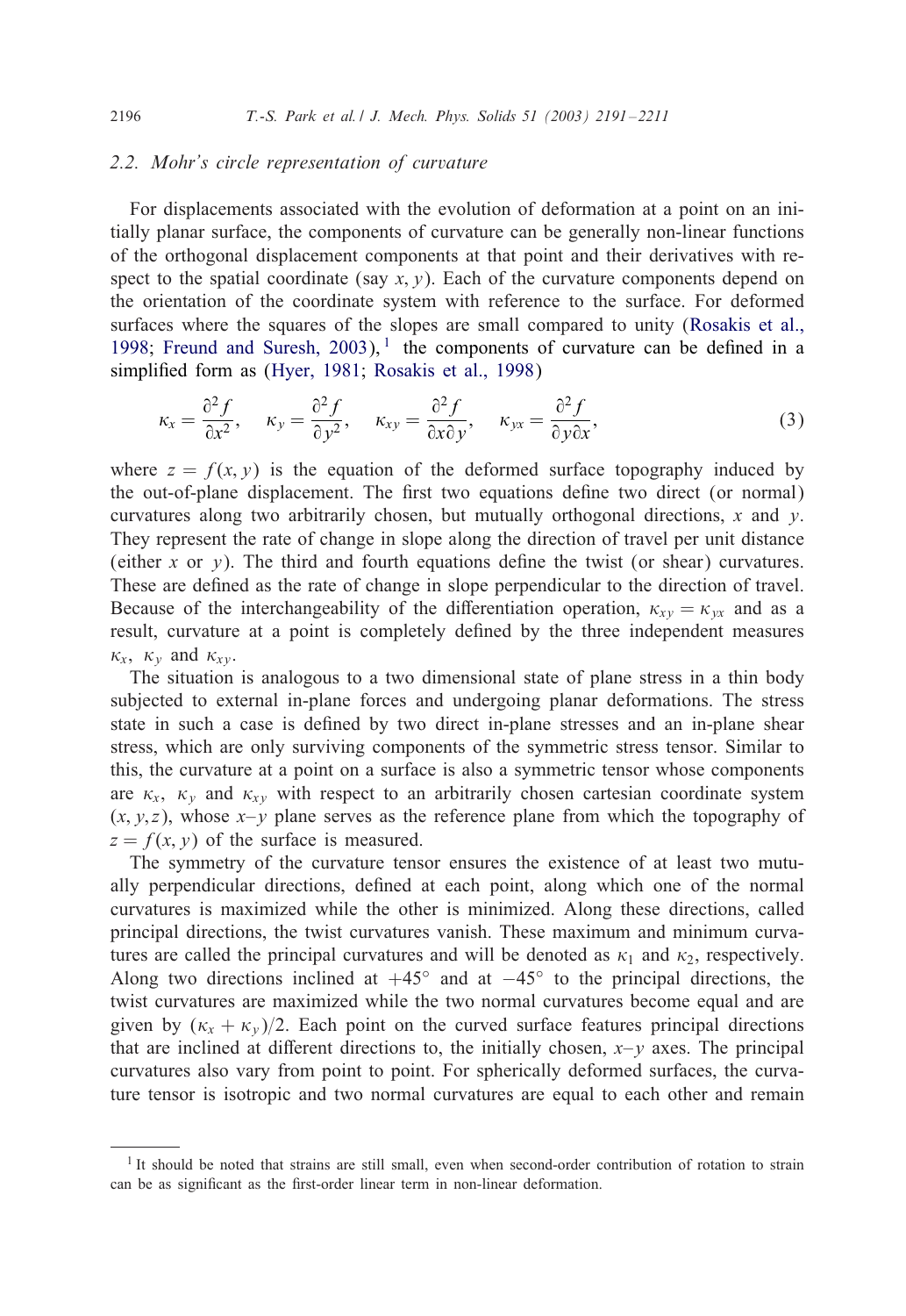<span id="page-6-0"></span>constant from point to point. In this case, any direction is a principal direction and the shear or twist curvatures vanish everywhere.

In stress analysis, Mohr's circle offers a convenient method of visualizing the state of plane stress and of extracting, from simple geometrical conditions, normal and shear stresses and directions of principal stresses. Similarly, it will be shown in the present discussion that Mohr's circle can be constructed to determine different components of curvature at any point on a deformed surface and to visualize principal directions and curvatures.

The Mohr's circle for curvature is drawn with  $\kappa_x$  and  $\kappa_y$  plotted as variables along the abscissa and  $\kappa_{xy}$  plotted along the ordinate, as shown in Fig. 2 [\(Hyer, 1981;](#page-20-0) [Finot](#page-19-0) [and Suresh, 1996\)](#page-19-0). The center of the Mohr's circle, located along the abscissa at the value,  $C_{\text{Mohr}}$ , and its radius,  $R_{\text{Mohr}}$ , are given, respectively, by

$$
C_{\text{Mohr}} = \frac{\kappa_x + \kappa_y}{2}, \quad R_{\text{Mohr}} = \left\{ \left( \frac{\kappa_x - \kappa_y}{2} \right)^2 + \kappa_{xy}^2 \right\}^{1/2}.
$$
 (4)

The principal curvatures for the surface, representing the maximum and minimum values of normal curvatures, are then simply given by

$$
\kappa_1 = C_{\text{Mohr}} + R_{\text{Mohr}}, \quad \kappa_2 = C_{\text{Mohr}} - R_{\text{Mohr}}.
$$
\n(5)

The principal curvatures are found at directions  $\theta$  and  $\theta + 90°$ , where

$$
\tan 2\theta = \frac{2\kappa_{xy}}{\kappa_x - \kappa_y}.\tag{6}
$$

In other words,  $\theta$  is the angle through which the coordinate system should be rotated counterclockwise about the z-axis (looking toward the  $x-y$  plane along the z-direction) in order to align the x- and y-axis with the principal curvatures,  $\kappa_1$  and  $\kappa_2$ . Mohr's circle can be used to determine which of these two axes is aligned with  $\kappa_1$  or  $\kappa_2$ .



Fig. 2. Mohr's circle representation of the shapes of curved surfaces (From [Finot and Suresh, 1996\)](#page-19-0).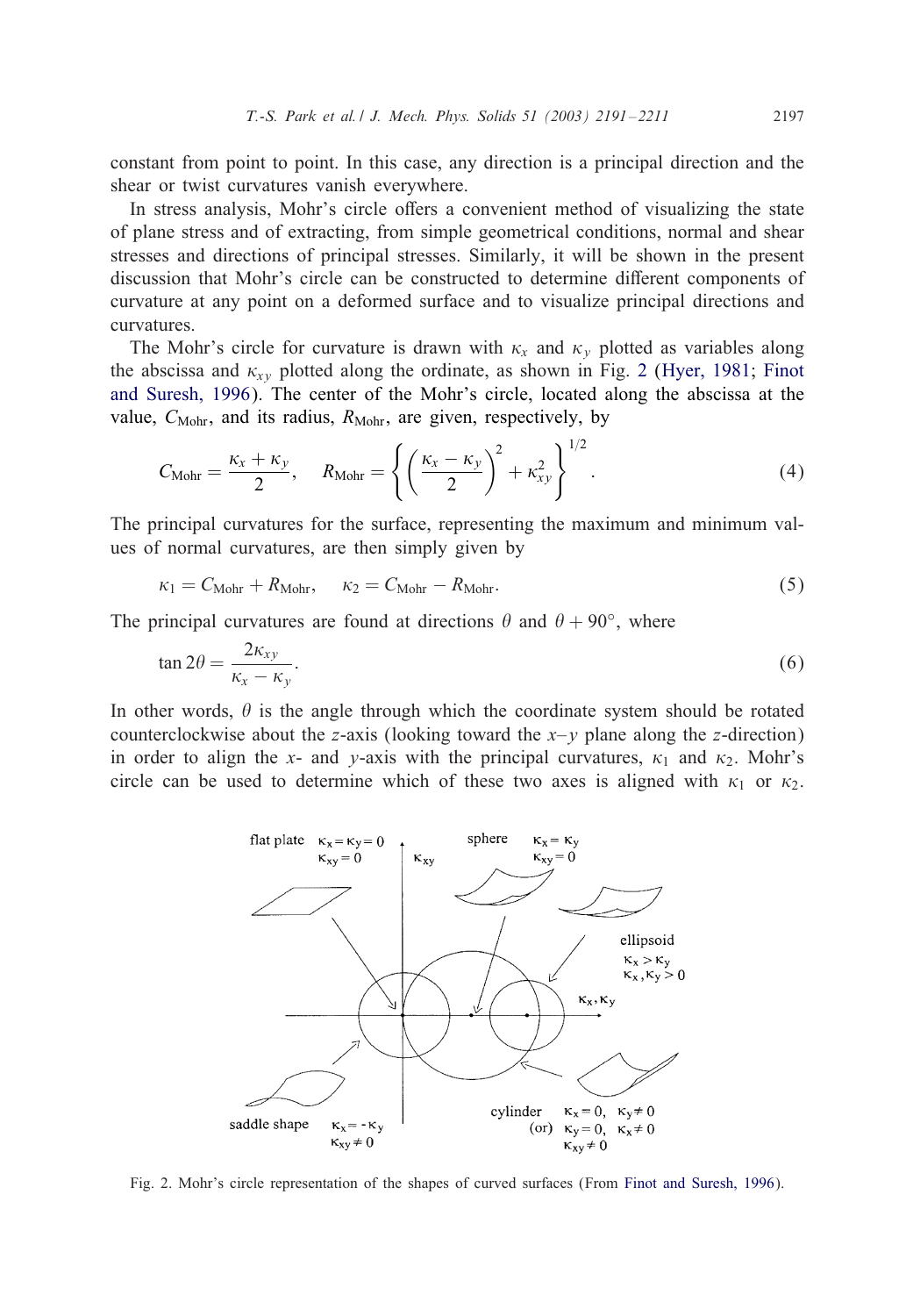Whereas the twist curvature vanishes in the principal curvature directions, maximum twist curvature  $\kappa_{12}$  occurs at orientations  $\theta \pm 45^{\circ}$  and is given by

$$
\kappa_{12} = \frac{\kappa_1 - \kappa_2}{2} = R_{\text{Mohr}}.\tag{7}
$$

Different shapes of curved surfaces are easily visualized using the Mohr's circle, as shown in Fig. [2.](#page-6-0) For a flat surface with no curvature,  $\kappa_x = \kappa_y = \kappa_{xy} = 0$ , and the Mohr's circle reduces to a point located at the origin of the  $\kappa_x/\kappa_y$  versus  $\kappa_{xy}$  plot. For spherically curved surfaces, the Mohr's circle is a point located along the abscissa. For a cylindrical surface, either  $\kappa_x$  or  $\kappa_y$  vanishes and the Mohr's circle has its left or right extreme coincident with the origin of the curvature plot. For a saddle-shaped surface, the Mohr's circle encloses the origin.

#### 3. Experiment and analysis

#### *3.1. CGS Interferometry*

Two Si wafers with 150-mm diameter,  $675 \mu m$  initial thickness, and  $(100)$  surface orientation were prepared for this study. In order to induce different extents of large deformation, the wafers were ground and polished from the back side. The effect of residual stress in the silicon due to grinding and polishing is known to be negligible [\(Finot et al., 1997\)](#page-19-0). The film–substrate geometries discussed here include a  $325 \mu m$ thick substrate with a 0.9  $\mu$ m thick W film (wafer A) and a 415  $\mu$ m thick substrate with a 2.4  $\mu$ m thick W film (wafer B). Curvatures were measured by CGS interferometry for both wafers and compared with the previous experimental results of the same specimens using the laser scanning and grid reflection methods [\(Finot et al., 1997\)](#page-19-0). Numerical simulations were forced to match the measured curvatures (at the center region) to extract membrane forces in the films from the fit [\(Finot et al., 1997\)](#page-19-0). Measured curvatures were plotted as a function of corresponding membrane forces in the principal directions for comparison with theoretical prediction, which will be discussed in the following section. CGS interferograms were also taken at every 45◦ with respect to the flat zones of the wafers by rotating the entire wafers at a fixed experimental condition for the purpose of investigating twist curvature evolution in the off-principal directions.

Fig. [3](#page-8-0) shows a schematic of the CGS setup in reflection [\(Rosakis et al., 1998;](#page-20-0) [Lee et al., 2001\)](#page-20-0). A coherent, collimated laser beam is directed to the specularly reflecting specimen surface via a beam splitter. The beam reflected from the specimen then passes through the beamsplitter and is then incident upon a pair of identical high-density (40 lines/mm) gratings,  $G_1$  and  $G_2$ , separated by a distance,  $\Delta$  (40 mm) in this experiment). The diffracted orders from the two gratings are spatially filtered using a filtering lens to form distinct diffraction spots on the filter plane. An aperture placed in this plane serves to filter out the diffraction order of interest, which is then imaged onto the photographic film plane. For the present purpose, either of the  $\pm 1$ diffraction orders is of interest, as will be clear in the following discussion.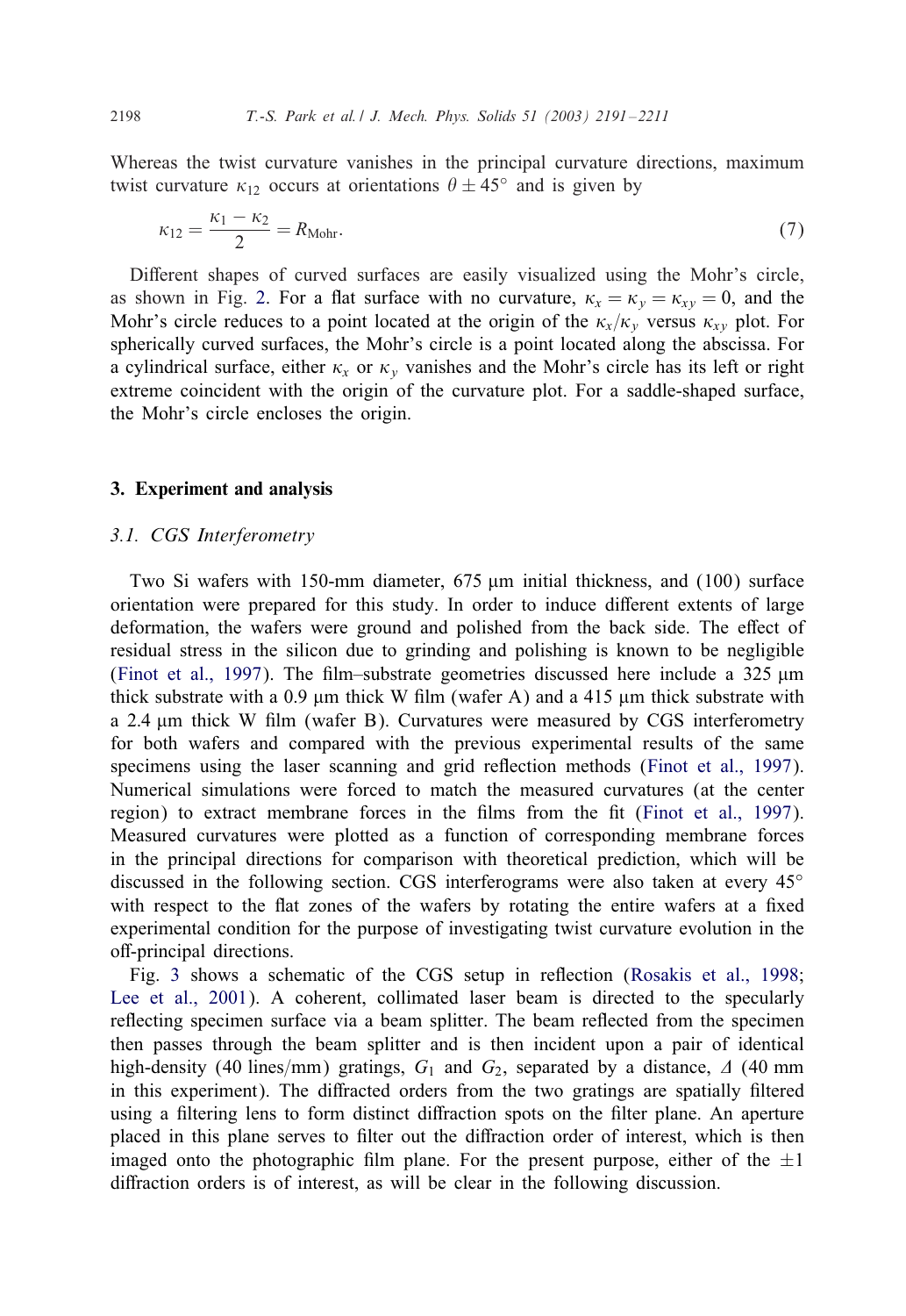<span id="page-8-0"></span>

Fig. 3. Schematic of the CGS set up in reflection mode (From [Rosakis et al., 1998\)](#page-20-0).



Fig. 4. Schematic to illustrate the working principle of CGS (From [Rosakis et al., 1998\)](#page-20-0).

Fig. 4 illustrates the working principle of CGS in two dimensions [\(Rosakis et al.,](#page-20-0) [1998\)](#page-20-0). Consider an optical wave front,  $S(x, y)$ , reflected from the specimen, which is directly related to out-of-plane displacement,  $f(x, y)$ , via the relation

$$
S(x, y) = 2f(x, y) \tag{8}
$$

A wave front incident on the primary grating,  $G_1$ , is diffracted into several wave fronts denoted as  $E_0, E_1, E_{-1}, E_2, E_{-2}$ , etc. For illustrative purposes, only  $E_0, E_1, E_{-1}$ are shown in Fig. 4. Each of these wave fronts are further diffracted by the second grating,  $G_2$ , to give rise to wave fronts denoted as  $E_{0,0}, E_{0,1}, E_{0,-1},\ldots,E_{1,0}, E_{1,1}$ ;  $E_{1,-1},\ldots,E_{-1,0},E_{-1,1},E_{-1,-1}$ , etc. Again, only some of the diffracted wave fronts are shown. Now various sets of parallel diffracted beams are combined using the filtering lens to form diffraction spots  $D_0, D_1, D_{-1}, \ldots$  in the filter plane which coincides with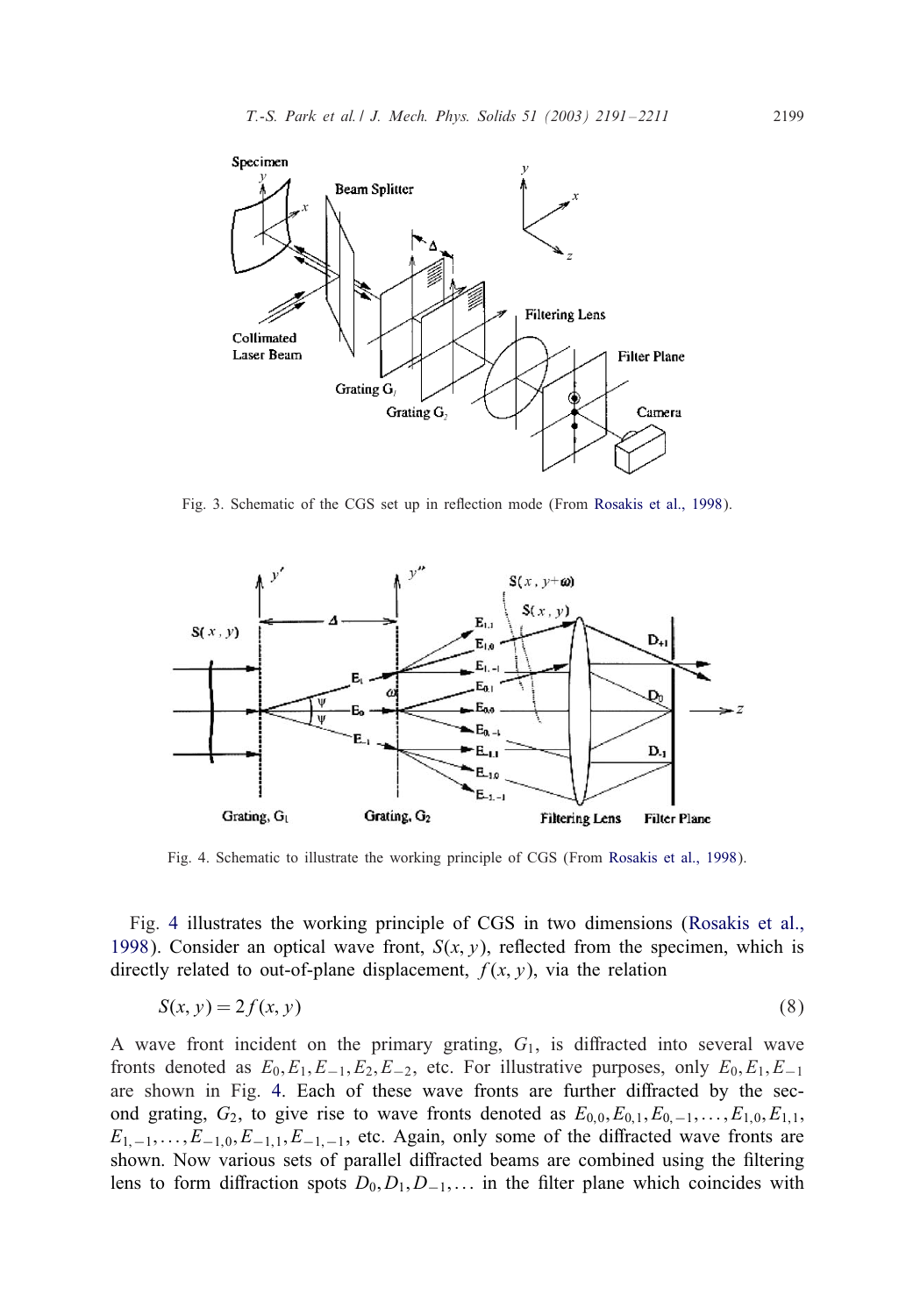the focal plane of the lens. An aperture is placed on the filter plane to block all but the  $D_{+1}$  diffraction spot. Subsequently, this diffraction spot is imaged onto the film plane.

Assume that the optical wave front incident on the first grating,  $G_1$ , is approximately planar and has a local phase difference given as  $S(x, y)$ . Consider only two diffracted wave fronts,  $E_{1,0}$  and  $E_{0,1}$ . For  $E_{1,0}$ , it is diffracted at the first grating and transmitted without diffraction at the second. For  $E_{0,1}$ , it is transmitted at the first grating and is diffracted at the second. Since both wave fronts undergo one transmission and one diffraction, these wave fronts should be coherent, i.e. in the same phase. The net effect of the two gratings is to produce a lateral shift, or shearing, of the incident wave front. Thus the optical wave front along the diffracted beam  $E_{1,0}$ , given by  $S(x, y + \omega)$ , is shifted by an amount  $\omega$  along the y-direction as compared to the wave front along the diffracted beam  $E_{0,1}$ , given by  $S(x, y)$ . The wave front shift is parallel to the principal axis of the gratings, i.e. along  $y$ -direction, if the grating lines are oriented along the x-direction as shown in Fig. [4.](#page-8-0)

Moreover, the magnitude of the shift is a function of the grating separation  $\Delta$  and the diffraction angle  $\psi$  as

$$
\omega = \Delta \tan \psi, \tag{9}
$$

where the diffraction angle,  $\psi$ , is given by

$$
\psi = \arcsin(\lambda/p),\tag{10}
$$

with  $\lambda$  being the wavelength of light and p being the grating pitch. For a small angle of diffraction, Eqs.  $(9)$  and  $(10)$  approximate to

$$
\omega \approx \Delta \psi, \tag{11}
$$

$$
\psi \approx \frac{\lambda}{p}.\tag{12}
$$

Now consider the interference of the wave fronts. The conditions for constructive interference may be expressed as

$$
S(x, y + \omega) - S(x, y) = n^{(y)}\lambda, \quad n^{(y)} = 0, \quad \pm 1, \pm 2, \dots,
$$
 (13)

where  $n^{(y)}$  represents the integer identifying fringes observed for shearing along the *v*-direction. Dividing Eq. (13) by  $\omega$  gives

$$
\frac{S(x, y + \omega) - S(x, y)}{\omega} = \frac{n^{(y)}\lambda}{\omega}, \quad n^{(y)} = 0, \quad \pm 1, \pm 2, ... \tag{14}
$$

which, for sufficiently small  $\omega$ , may be approximated by

$$
\frac{\partial S(x, y)}{\partial y} = \frac{n^{(y)}\lambda}{\omega}, \quad n^{(y)} = 0, \pm 1, \pm 2, \dots
$$
 (15)

<span id="page-9-0"></span>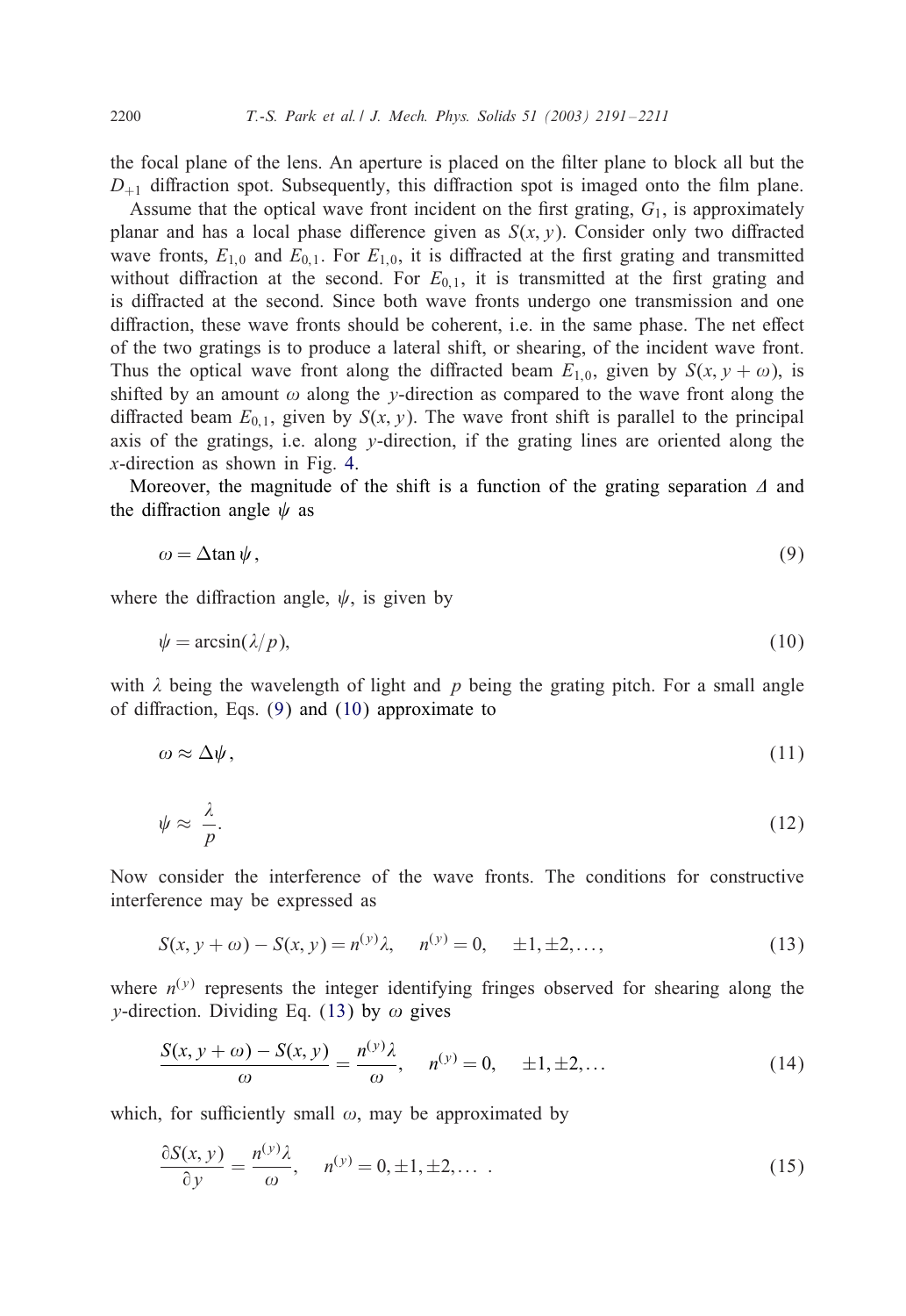<span id="page-10-0"></span>Using Eqs.  $(11)$  and  $(12)$  in Eq.  $(15)$ , we have

$$
\frac{\partial S(x, y)}{\partial y} = \frac{n^{(y)} p}{\Delta}, \quad n^{(y)} = 0, \pm 1, \pm 2, \dots \tag{16}
$$

Generalizing the result to include wave front shearing in either the  $x$ - or  $y$ -direction, we have

$$
\frac{\partial S(x, y)}{\partial \alpha} = \frac{n^{(\alpha)} p}{\Delta}, \quad n^{(\alpha)} = 0, \pm 1, \pm 2, \dots,
$$
\n(17)

where  $n^{\alpha}$  represents the fringes observed for shearing along the  $\alpha$ -direction and  $\alpha \in \{x, y\}$ . Eq. (17) is the governing equation for interferograms formed using the technique of CGS.

Symmetric curvature tensor,  $\kappa_{\alpha\beta}$ , where  $\alpha, \beta \in \{x, y\}$ , has components  $\kappa_{xx}$  (or  $\kappa_x$ ) and  $\kappa_{yy}$  (or  $\kappa_y$ ) termed as the normal curvatures and  $\kappa_{xy}$  termed as the twist curvatures as described in detail in Section [2.2.](#page-5-0) The principal values of  $\kappa_{\alpha\beta}$  are termed as the principal curvatures. When  $|\nabla f|^2 \ll 1$ , which is strictly valid even in large deformation regime [\(Freund, 2000;](#page-19-0) [Freund and Suresh, 2003\)](#page-19-0), curvatures can be expressed combining Eq.  $(8)$  as

$$
\kappa_{\alpha\beta} \approx \frac{\partial^2 f(x, y)}{\partial \alpha \partial \beta} \approx \frac{p}{2\Delta} \left( \frac{\partial n^{(\alpha)}(x, y)}{\partial \beta} \right), \quad n^{(\alpha)} = 0, \pm 1, \pm 2, \dots \tag{18}
$$

where  $\alpha \in \{x, y\}$ . Eq. (18) is the principal governing equation for determining curvature tensor fields,  $\kappa_{\alpha\beta}(x, y)$ , where  $\alpha, \beta \in \{x, y\}$ , from CGS interferograms. In this manner, CGS interferograms provide a full-field technique for determining the instantaneous value of the specimen curvature tensor at any point  $(x, y)$ . Moreover, since CGS technique provides the out-of-plane gradient of the specimen surface topography, it is not sensitive to rigid body motion such as vibration. In addition, only one differentiation of the experimental data is required to obtain curvature since the CGS interferogram is already differentiated once by optical means.

#### *3.2. Image processing analysis*

After obtaining two independent out-of-plane displacement gradient fields by the CGS technique, numerical differentiation of these fields follows via a commercial MAT-LAB program (MATLAB Version  $6.1$ ,  $2001$ ) to construct three full-field curvature  $(MATLAB$  Version  $6.1, 2001$ ) to construct three full-field curvature component maps (see Eq. [\(3\)](#page-5-0)). Fig. [5\(](#page-11-0)a) shows a slope interferogram ( $\partial f/\partial y$ , in this case) from a 52-mm diameter region near the center of a W film on a Si substrate. Change in fringe density across the field of view encodes the curvature variation of the surface. Digital image processing techniques are used to obtain a map of fringe density from the interferogram automatically. This is achieved as follows:

The first step is to represent dark regions of the fringes in Fig.  $5(a)$  $5(a)$  by a set of lines of single pixel width, as shown in Fig. [5\(](#page-11-0)b). A thresholding technique is subsequently used to group the pixels comprising the interferogram into two subgroups, depending on their brightness values. Through this thresholding technique, the dark regions in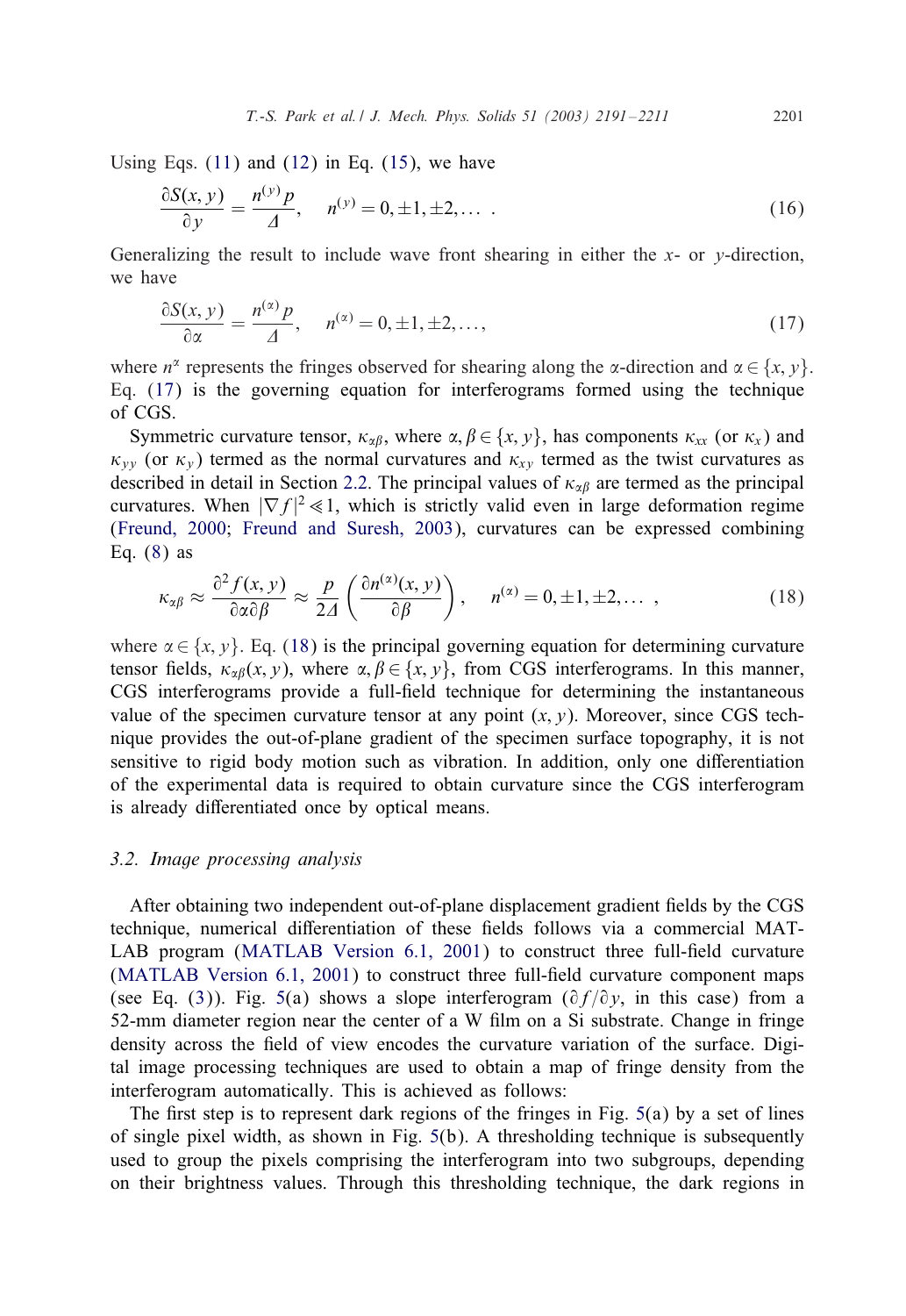<span id="page-11-0"></span>

Fig. 5. Image processing procedure from a CGS interferogram to a full-field curvature map (a) an interferogram of a 52-mm diameter region of the wafer using CGS method. (On the left side, there exist secondary, spherical fringes on top of the main fringes. These fringes are artifacts from the laser beam, and are not generated by wafer curvature.) (b) a binary image in which the dark fringes in (a) are represented by lines with one pixel width. (c) a gray scale map of pitch (or spacing), determined by estimating vertical distances between adjacent lines in (b). (d) a curvature map on a logarithmic scale of the rectangular region in  $(c)$  obtained using Eq.  $(18)$   $(0.1$  mm per pixel).

Fig. 5(a) take the value of one in a binary image, i.e. full brightness. A series of morphological processing algorithms is then applied to obtain the final image shown in Fig. 5(b).

A local pitch (or spacing) map is constructed from measuring the vertical spacing, D, between adjacent fringes in Fig.  $5(b)$ . The brightness level at a point in Fig.  $5(c)$ is proportional to the spacing between a pair of fringe lines nearest to that point. In particular, the larger the distance, the brighter the point. Therefore, the image in Fig.  $5(c)$  is a pitch map showing vertical spacing between adjacent fringes (in the y direction) over the entire area.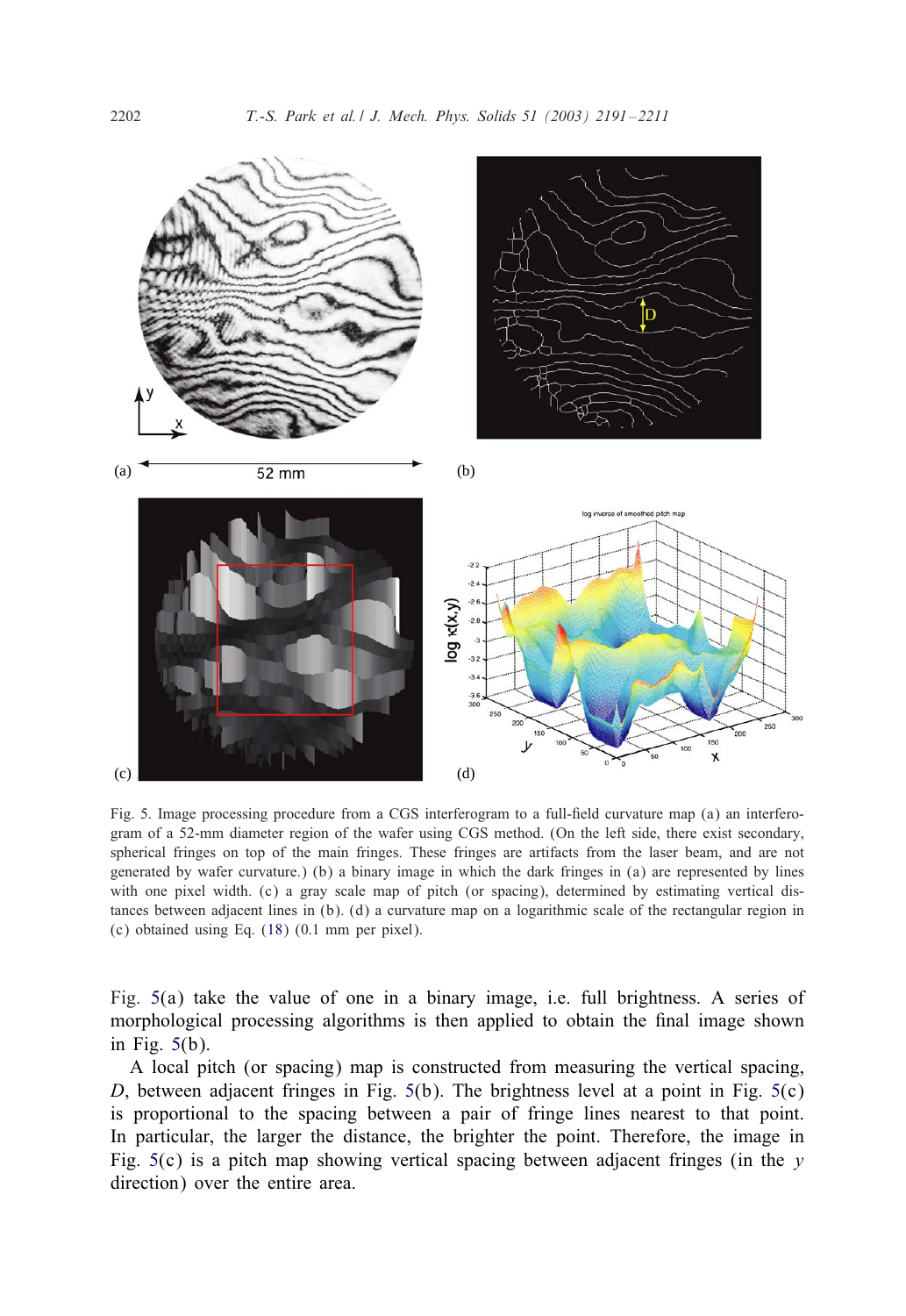<span id="page-12-0"></span>Subsequent multiplication of a smoothed, inverse pitch map, which is identical to local fringe density, by  $p/2\Delta$  (see Eq. [\(18\)](#page-10-0)) provides a desired full-field curvature map, as shown in Fig. [5\(](#page-11-0)d). The curvature map enables us to obtain information on the vertical, direct curvature component  $(\kappa_{\nu\nu})$  across a wafer.

Similarly, a pitch map corresponding to the horizontal distance between fringes would provide a map of the shear curvature component,  $\kappa_{xy}$ . In addition, if a horizontal slope map,  $\partial f/\partial x$ , is used as a starting point, an identical procedure would yield both the  $\kappa_{xx}$ and the  $\kappa_{yx}$  maps. Recalling that  $\kappa_{xy} = \kappa_{yx}$ , it is evident that both slope interferograms are needed to obtain three independent curvature components,  $\kappa_{xx}$ ,  $\kappa_{yy}$  and  $\kappa_{xy}$ , which fully determine the full curvature tensor and thus the full stress distribution on the thin film structure deposited on the Si wafer surface.

# 4. Results and discussion

#### *4.1. Average curvatures compared to large deformation theory*

Fig. 6 shows CGS interferograms for both wafers in two orthogonal principal directions. These principal directions were determined experimentally by rotating the wafer about its center. For conditions in which the deformation is in the geometrically non-linear range, the curvature state is no longer isotropic and different curvatures may



Fig. 6. CGS interferograms of two orthogonal principal directions before bifurcation, (a) and (b), and after bifurcation,  $(c)$  and  $(d)$ , with view field diameter of 52-mm.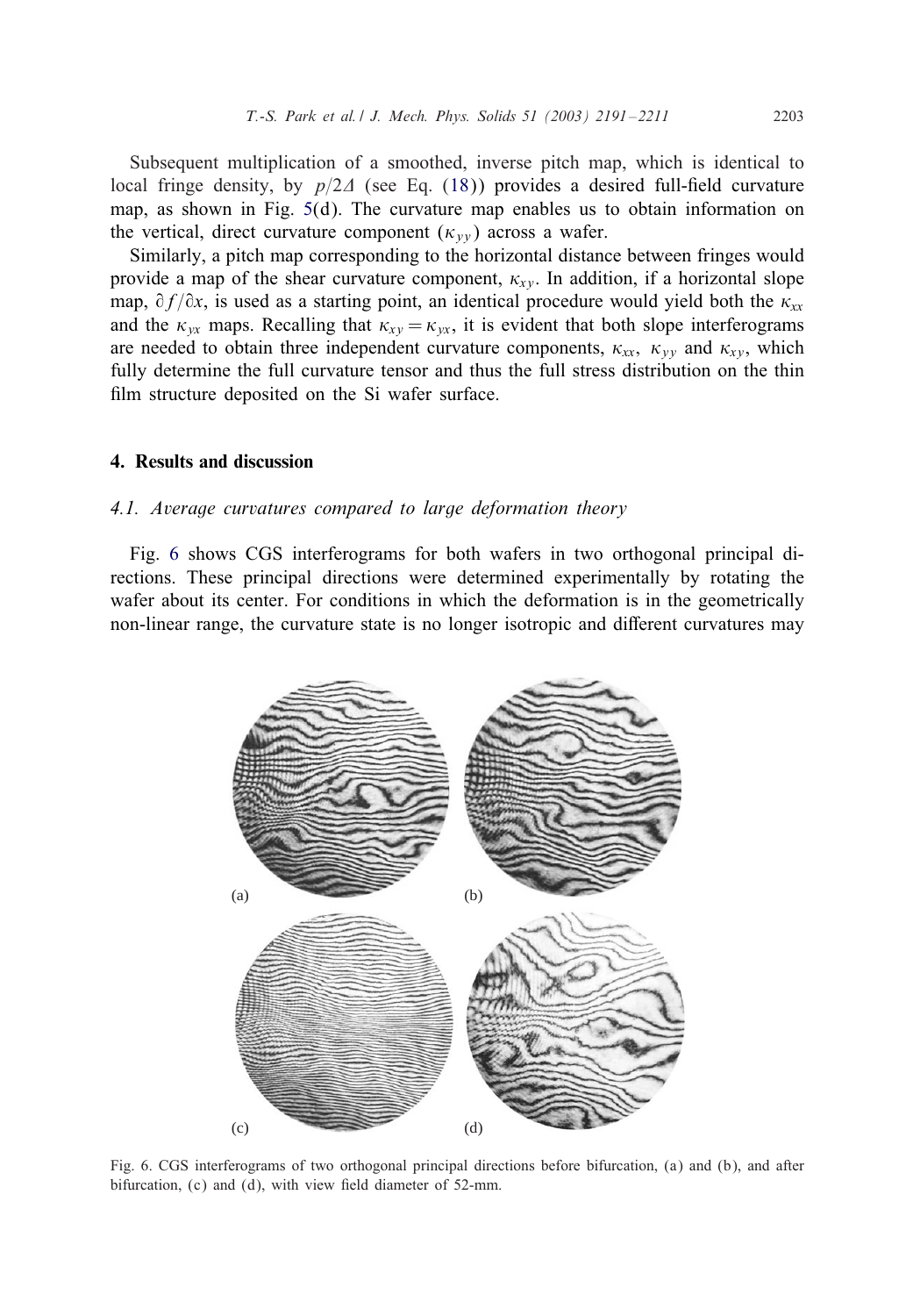exist at different directions. Furthermore, variations of such curvature components may develop from point to point [\(Finot et al., 1997;](#page-19-0) [Freund, 2000\)](#page-19-0). For the purpose of comparison with large deformation theory, which assumes uniform curvature over the entire region of interest, only central portions (52-mm in diameter), where components of the curvature tensor are essentially constant over our field of view, of the 150-mm (6-in) wafers are presented here. It is observed that, in general, fringes are oriented horizontally (parallel to grating lines), which is an indication that the wafer has been successfully aligned along and across the principal directions. Experimental noise due to the incident laser beamis observed as fringe ripples in the outer regions, and can be removed via subsequent image processing. It is worthwhile to note that from Eqs. [\(8\)](#page-8-0) and [\(17\)](#page-10-0), the maximum slope of out-of-plane displacement is  $p/2\Delta$  multiplied by the number of fringes in the interferograms. From this calculation,  $|\nabla f|_{\text{max}}$  is found to be of the order of  $0.02$ , Fig.  $6(c)$  $6(c)$ , or less. As a result, the assumptions leading to Eqs. [\(3\)](#page-5-0) and [\(18\)](#page-10-0) are satisfied for all practical purposes since  $|\nabla f|^2$  is indeed a number much less than unity. This is also consistent with the results of finite element analysis discussed in [Freund \(2000\).](#page-19-0)

For wafer A, Fig. [6\(](#page-12-0)a) and (b), fringe patterns are approximately the same in two principal directions, which implies that the shape of this wafer remains axisymmetric even in the non-linear deformation regime. For wafer B, however, the number of fringes was found to increase markedly (compared to that of wafer A) in one principal direction, Fig. [6\(](#page-12-0)c), while average fringe density was found to be suppressed in the other direction, Fig. [6\(](#page-12-0)d). It can thus be observed that bifurcation had occurred in wafer B, and that the equilibriumshape changes froma sphere into an ellipsoid. It should be stated here that wafer B features a W film whose thickness is about 2.5 times that of wafer A while deposition conditions were identical.

Average curvatures over the region shown in Fig. [6](#page-12-0) are calculated in Eq. [\(18\)](#page-10-0) from average fringe number density, i.e. total fringe number in the interferogram divided by the diameter of the view field. Variations in local fringe density, which are related to localized curvature, will be discussed in the following section. Average principal curvatures from the CGS measurements are compared to predictions from large deformation theory [\(Freund, 2000\)](#page-19-0) in Fig. [7.](#page-14-0) In order to superimpose the experimental points on this figure, the technique used b[yFinot et al. \(1997\)](#page-19-0) was adopted. First, the principal curvatures, in both directions, were obtained by CGS. Then the corresponding stress states were inferred through a numerical model of the exact film–substrate system, which was forced to adopt the same curvatures as measured by CGS. Previous experimental data for the same samples, using laser scanning and grid reflection methods [\(Finot et al., 1997\)](#page-19-0) are shown for comparison. Curvature and membrane force (or mismatch strain) are normalized into two non-dimensional values defined below [\(Freund, 2000\)](#page-19-0):

$$
\bar{\kappa} = \frac{\kappa D^2}{16h_s},\tag{19}
$$

$$
\bar{e}_{\rm m} = \frac{3\sigma_{\rm f}h_{\rm f}D^2}{8\overline{E}_{\rm s}h_{\rm s}^3},\tag{20}
$$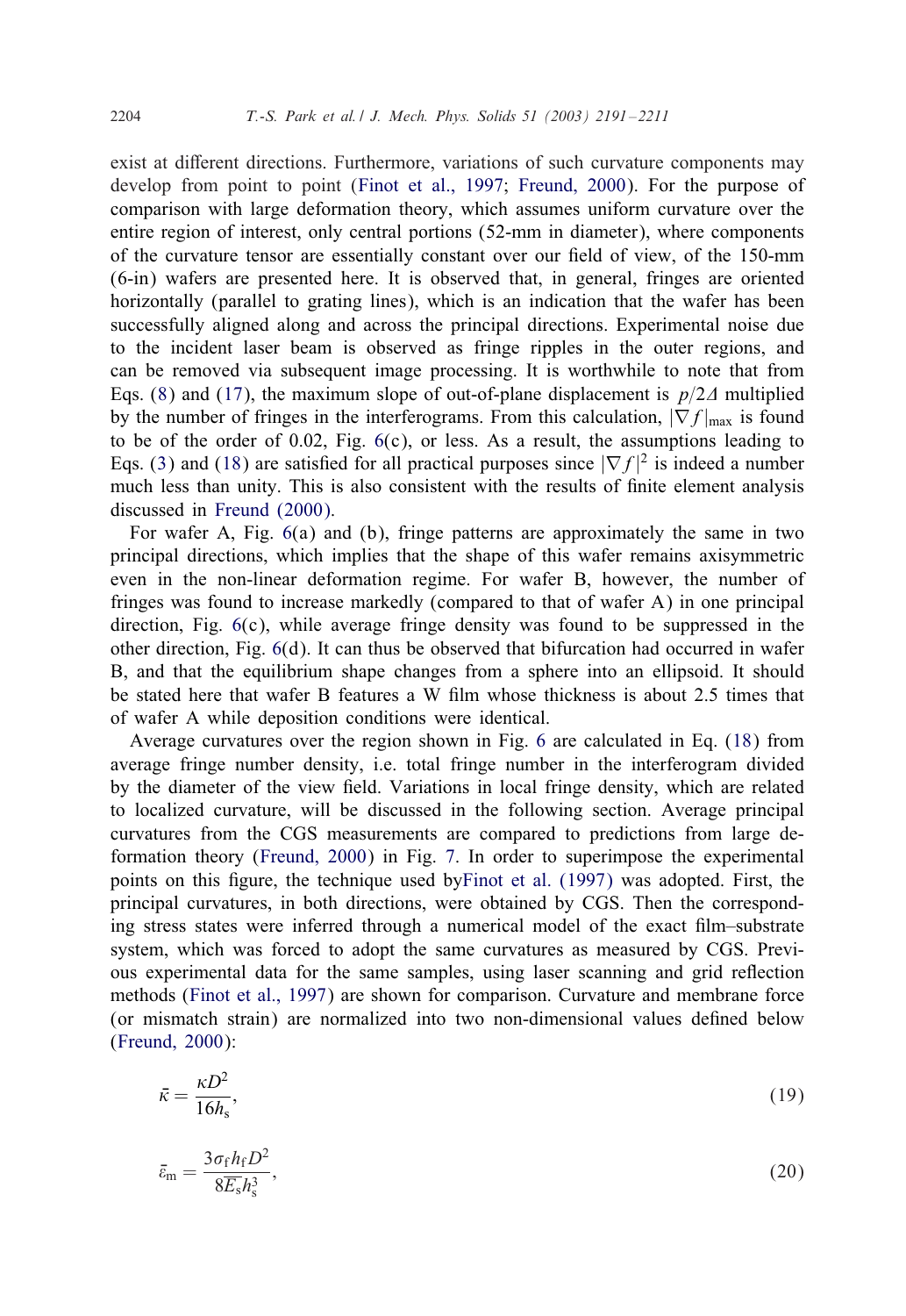<span id="page-14-0"></span>

Fig. 7. Comparison of measured normalized curvature versus normalized mismatch strain for Si wafers with W films to analytical prediction based on large deformation by [Freund \(2000\).](#page-19-0) The filled circles correspond to curvature measurement made by [Finot et al. \(1997\),](#page-19-0) and the other window symbols denote experimental results from this work.

where  $\overline{E_s}$  is 180 GPa for a (100) Si wafer. Agreement between the theory and the experimental measurements is reasonably good for both pre- and post-bifurcation curvatures in the central portion of Si wafers with W film deposits. What is also noteworthy is the relatively good agreement between the various experimental techniques. It is perhaps fortuitous that around the bifurcation point, the curvature radii are of the order of tens of meters. As a result, the relatively low sensitivity of the grid reflection technique did not compromise the comparison. The observed discrepancy may be due to non-uniform curvature evolution, which is not accounted for in theoretical predictions.

In addition to principal curvatures, normal and twist curvature components can be identified at any arbitrary rotation angle  $\theta$  with respect to principal directions fromCGS interferograms. Fig. [8](#page-15-0) shows the Mohr's circle representation for pre- and post-bifurcation. Prior to bifurcation (wafer A), a spherical shape is retained with essentially the same principal curvatures in two orthogonal directions. Therefore, Mohr's circle is reduced to a point located along the abscissa. After bifurcation (wafer B), however, one principal curvature is larger than that of the pre-bifurcated wafer, and the other is smaller. For an ellipsoidally curved surface, Mohr's circle is located with its center on the abscissa and its radius defined by Eq.  $(4)$ . When a wafer is rotated counter-clockwise by  $\theta$  from the principal direction, twist as well as normal curvature components are found at a location on the circle inclined at  $2\theta$  counter-clockwise from the abscissa. The angle  $\phi$ , shown in Fig. [8,](#page-15-0) is defined by the ratio of twist component to normal curvature as

$$
\phi = \arctan\left(\frac{\kappa_{xy}}{\kappa_{\alpha}}\right),\tag{21}
$$

where  $\alpha$  is either x or y.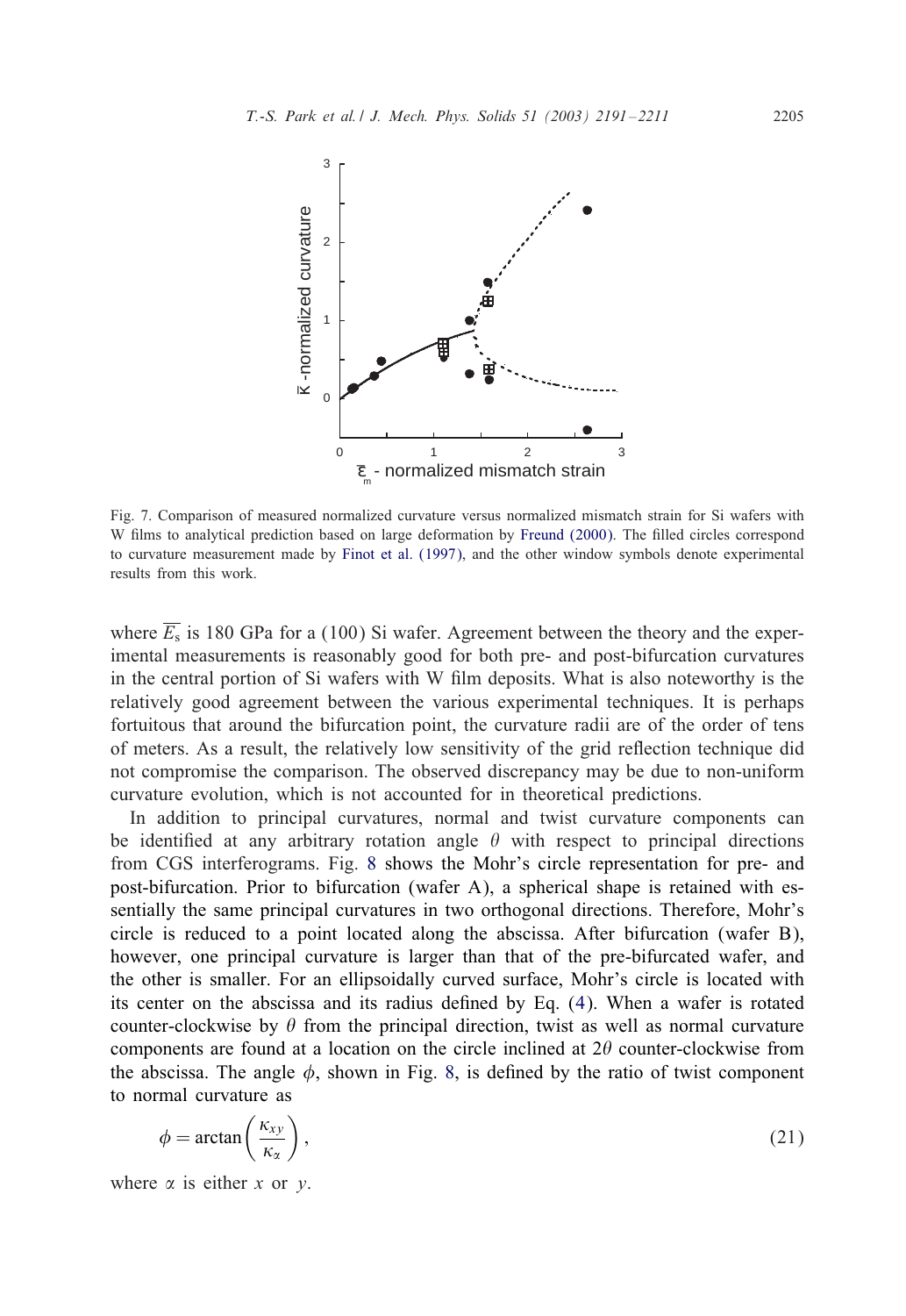

Fig. 8. Schematic of Mohr's circles of spherical wafer shape (before bifurcation) and ellipsoidal shape (after bifurcation) to illustrate curvature components and characteristic angle,  $\phi$ , as rotated by  $\theta$  from principal direction.



Fig. 9. Schematic of CGS interferrogram as rotated by  $\theta$  from principal direction (a) measurement of normal and twist curvature components (b) calculation of characteristic angle,  $\phi'$ .

A schematic of the fringe pattern in an off-principal direction is shown in Fig. 9(a). Fringes are no longer parallel to grating lines (horizontal in this experiment), which means there are twist as well as normal components of the curvature tensor. The normal component,  $\kappa_v$ , is measured from the average fringe density along the y-direction. In the same way, average fringe density along the x-direction determines the twist component,  $\kappa_{xy}$ . It can be seen that the orientation of the fringes with respect to the grating lines represents the ratio of twist to normal curvature. As shown in Fig. 9(b), the angle  $\phi'$  is defined in the same form as  $\phi$  in Eq. [\(21\)](#page-14-0). Therefore, predictions of  $\kappa_{\nu}$  (or  $\kappa_{x}$ ),  $\kappa_{x\nu}$  and  $\phi$  at a rotation angle of  $\theta$  from Mohr's circle based on two principal curvature values,  $\kappa_1$  and  $\kappa_2$ , can be compared to measurements from CGS interferograms.

Fig. [10](#page-16-0) shows CGS interferograms at  $\theta = \pm 45^\circ$ , where maximum twist curvatures are expected. When the post-bifurcated wafer (wafer B) is rotated by  $45^\circ$  counter-clockwise  $(\theta = +45^{\circ})$ , Fig. [10\(](#page-16-0)a), fringes are oriented with a positive slope from left to right. In contrast, when the wafer is rotated by 45<sup>o</sup> clockwise ( $\theta = -45^\circ$ ), Fig. [10\(](#page-16-0)b), the fringe

<span id="page-15-0"></span>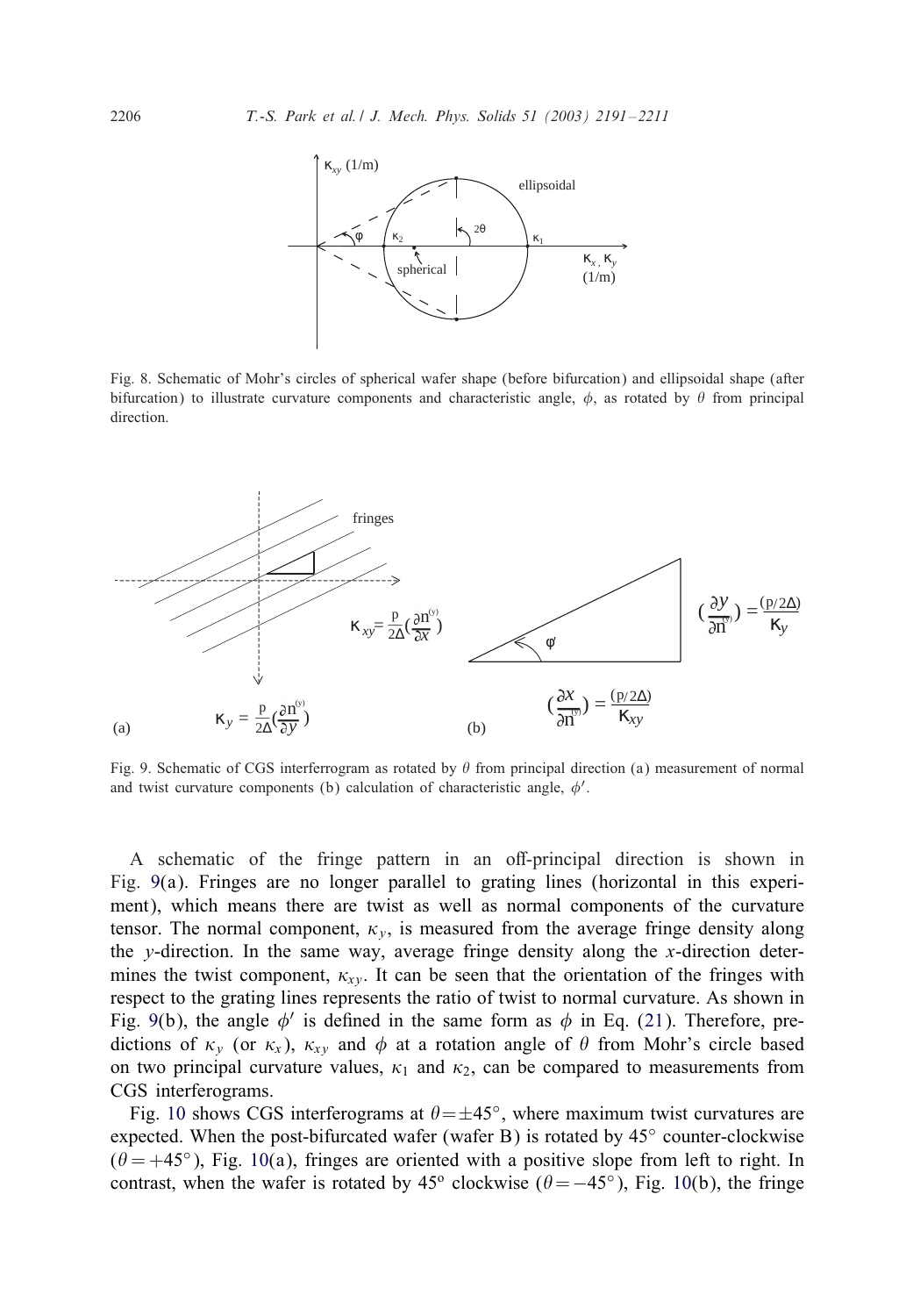<span id="page-16-0"></span>

Fig. 10. CGS interferograms (a)  $\theta = +45^{\circ}$  (b)  $\theta = -45^{\circ}$ .

Table 1

Comparison between Mohr's circle predictions and CGS interferogram results on normal, twist curvature components and characteristic angle,  $\phi$ , at  $\pm 45^\circ$  off principal directions

|                                | From Fig. 6<br>and Mohr's circle | From Fig. 10           |                        |
|--------------------------------|----------------------------------|------------------------|------------------------|
|                                |                                  | $\theta = +45^{\circ}$ | $\theta = -45^{\circ}$ |
| $\kappa_x$ or $\kappa_y$ (1/m) | 0.24                             | 0.27                   | 0.23                   |
| $\kappa_{xy}$ (1/m)            | 0.13                             | 0.13                   | 0.16                   |
| $\phi$ (°)                     | 28                               | 26                     | 33                     |

pattern is distorted in the same general manner but in the opposite sense (negative slope), indicating the onset of substrate twist of opposite sign.

Predictions of  $\kappa_v$  (or  $\kappa_x$ ),  $\kappa_{xy}$  and  $\phi$  at  $\theta = \pm 45^\circ$  from Mohr's circle and measurements of corresponding values from CGS interferograms are listed in Table 1. The first column is obtained by first recording the principal curvatures from the CGS interferograms of Fig.  $6(c)$  $6(c)$  and (d). The Mohr's circle is subsequently used to infer the curvature components at the orientations where maximum twist curvatures occur. The values presented in the second column are directly obtained by measuring curvatures from the interferograms of Fig. 10. In this case the wafer was rotated at  $\pm 45^\circ$  to the principal directions. Agreement between these two ways of evaluating curvature components for these in-plane orientations is very good. Such a quantitative agreement is a direct experimental confirmation of the fact that curvature is a tensorial entity which transforms in accordance to the rules described in Section [2.2.](#page-5-0) In addition, it shows that CGS interferometry is capable of measuring all three curvature components irrespective of the initial choice of wafer orientation and placement.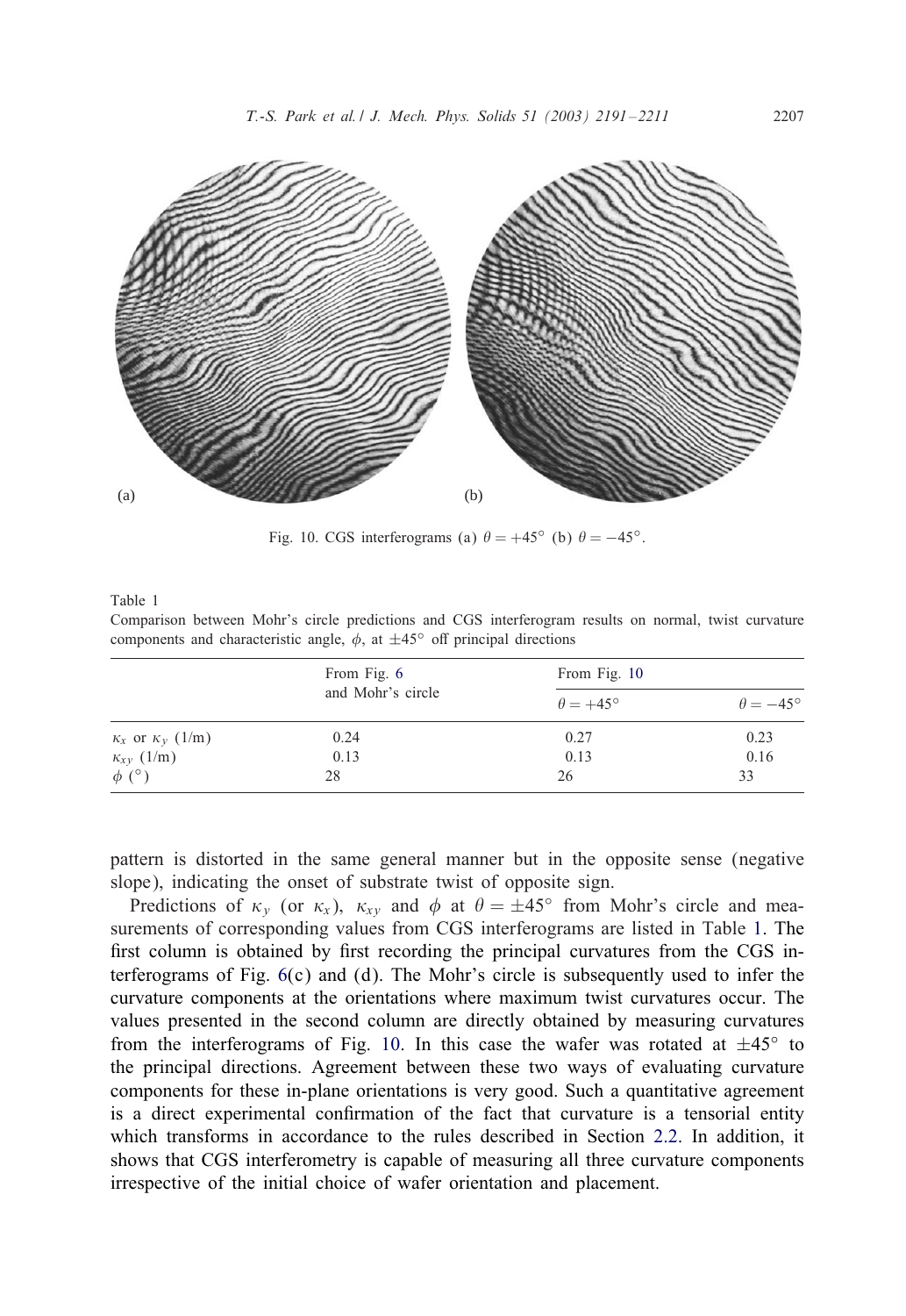

Fig. 11. A series of images showing the correlation of CGS fringe patterns with points on Mohr's circle for curvatures.

Curvature states are summarized on the Mohr's circle with corresponding CGS interferograms as a function of rotation angle for pre- and post-bifurcated wafers in Fig. 11. Prior to bifurcation, all the fringe patterns are essentially independent of rotation angle. This is not surprising since the curvature tensor is essentially isotropic. In contrast, after bifurcation, fringe number increases in one principal direction and decreases in the other for fringes oriented parallel to the grating lines. At  $\theta = \pm 45^{\circ}$ , where the maximum twist curvatures occur, fringes have inclination to some degree in opposite sense depending on rotating direction. The numbers and inclination of fringes in these states can be predicted from Mohr's circle; From Eq. [\(21\)](#page-14-0), fringes at  $\theta = \pm 45^{\circ}$ are approximately parallel to the dotted lines in the Mohr's circle shown in Fig. 11.

## *4.2. Localized curvatures in a full-6eld map*

Fig. [12](#page-18-0) shows the center portion (25-mm  $\times$  25-mm) of a CGS interferogram for the post-bifurcated wafer in the principal direction with smaller curvature (a) and the corresponding full field curvature  $(\kappa_v)$  map on a logarithmic scale, which was obtained using image processing analysis (b). In Fig.  $12(a)$  $12(a)$  the pitch (or spacing) between adjacent fringes varies fromone region to another. Through the image processing techniques outlined in Section [3.2,](#page-10-0) localized curvatures are calculated based on Eq. [\(18\)](#page-10-0). In Fig. [12\(](#page-18-0)b), while the region of high fringe density indicates curvature values approximately double the average value (0.10  $m^{-1}$ ), the region of low fringe density indicates curvature of less than half this average value. Even in a uniform film, non-uniform curvatures are observed due to variation of intrinsic and/or processing-induced stresses, as well as initial wafer topography. This kind of full-field map enables us to locate area of curvature concentration resulting fromsuch events as initial bare wafer non-planarity, rapid stress gradient, and stress concentration and to identify consequent failure.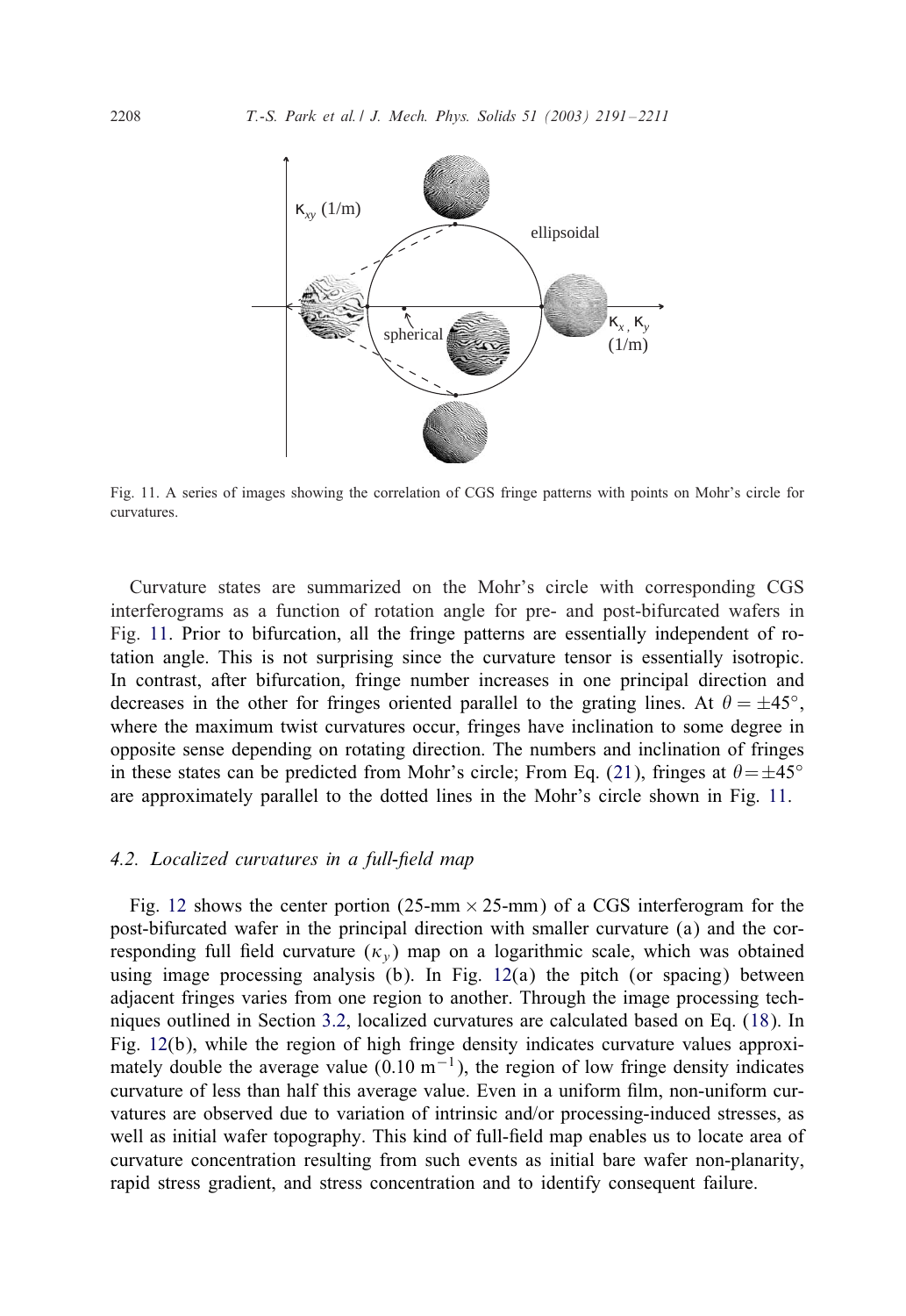<span id="page-18-0"></span>

interferogram

Fig. 12. Construction of full field curvature map (a) CGS interferogram of central portion of wafer (0.1 mm/pixel) (b) corresponding full field curvature contour on logarithm scale (the numbers are converted to linear scale in the index).

# 5. Conclusions

On the basis of experiments and analyses carried out in the present work for large deformation and bifurcation behavior of W films on Si substrates, the following conclusions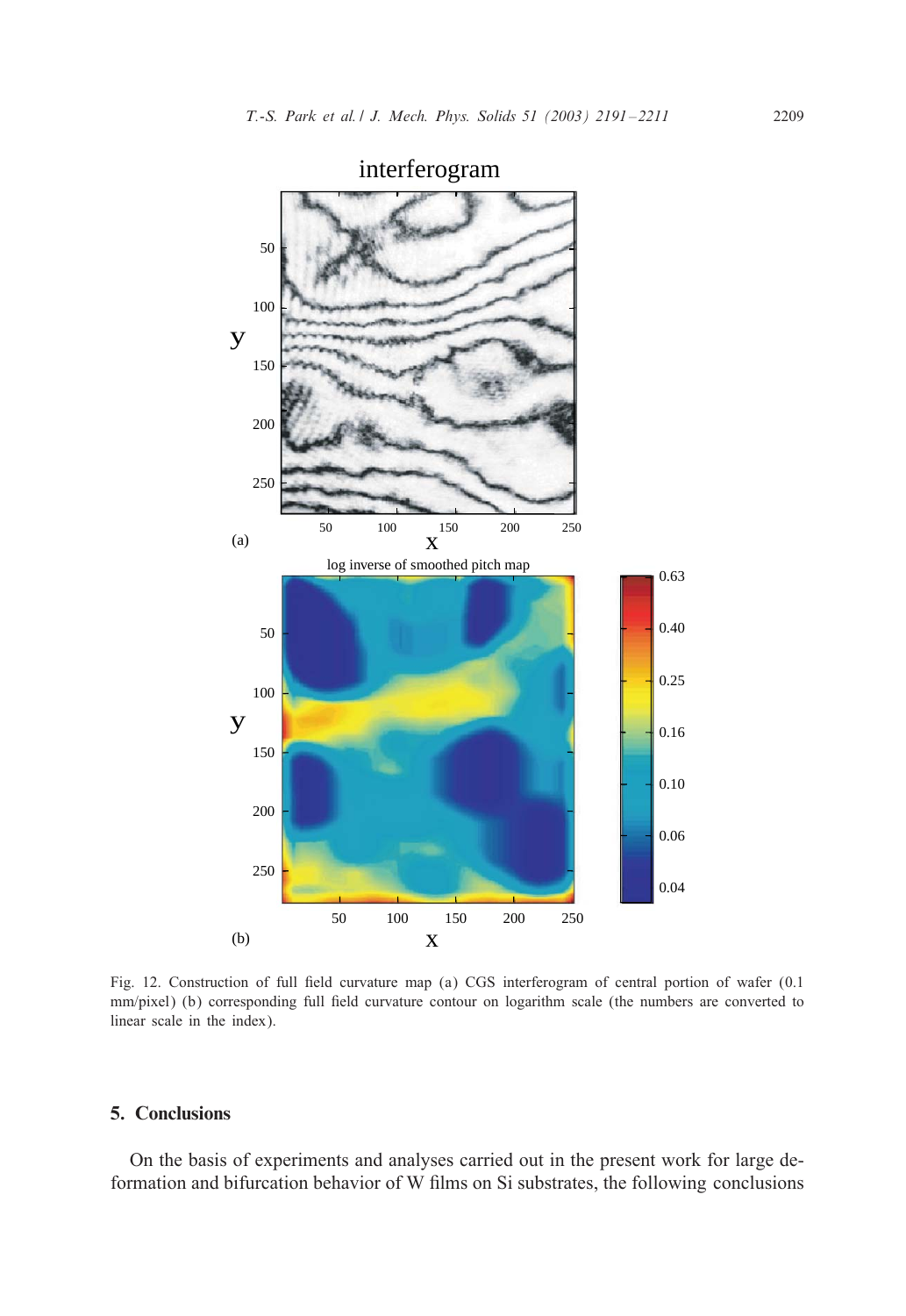<span id="page-19-0"></span>are made:

- The coherent gradient sensing  $(CGS)$  technique, which is an optical, full field and vibration-insensitive experimental technique, was used to study large deformation behavior by measuring gradients of out-of-plane displacement of deformed surfaces in the formof surface slope fringes. Since fringe patterns contain information of the wafer surface gradients, all three independent curvature components can be calculated by taking derivatives of the gradient fields. These gradient fields are constructed from two CGS interferograms that correspond to two arbitrarily chosen, but mutually orthogonal directions.
- The measured curvatures in two orthogonal principal directions, the values of which agree reasonably well with analytical predictions based on large deformation theory, clearly show that the equilibriumshape of the wafer changes froma sphere to an ellipsoid upon bifurcation.
- In contrast to the one-dimensional scanning method, which provides only a normal curvature component along the direction of scan, twist (shear) as well as both normal components of curvatures can be obtained by CGS for wafers positioned at an arbitrarily chosen wafer orientation. A classical Mohr's circle representation can be used to identify principal directions and rationalize the evolution of twist curvatures for off-principal orientations.
- Local curvature variation due to non-uniform film stresses can be captured by a full-field curvature map obtained through numerical differentiation of fringe patterns using image processing analysis.

## Acknowledgements

This work was supported by the programme on advanced materials for micro- and nano-systems of the Singapore-MIT Alliance (SMA). Helpful discussion of the experimental results with L. B. Freund (Brown U.), D. Owen (Caltech/Oraxion Diagnostics), and S. Omprakash (Caltech/MIT) are gratefully acknowledged.

# **References**

Born, M., Wolf, E., 1986. Principles of Optics. Pergamon Press, New York.

- Finot, M., Suresh, S., 1996. Small and large deformation of thick and thin-film multi-layers: effects of layer geometry, plasticity and compositional gradients. J. Mech. Phys. Solids 44, 683–721.
- Finot, M., Blech, I.A., Suresh, S., Fujimoto, H., 1997. Large deformation and geometric instability of substrates with thin-film deposits. J. Appl. Phys. 81, 3457-3464.
- Floro, J.A., Chason, E., 1996. Measuring Ge segregation by real-time stress monitoring during  $Si_{1-x}Ge_x$ molecular beam epitaxial. Appl. Phys. Lett. 69, 3830–3832.
- Freund, L.B., 2000. Substrate curvature due to thin film mismatch strain in the nonlinear deformation range. J. Mech. Phys. Solids 48, 1159–1174.
- Freund, L.B., Suresh, S., 2003. Thin Film Materials: Stress, Defect Formation and Surface Evolution. Cambridge University Press, Cambridge, U.K.
- Giannakopoulos, A.E., Blech, I.A., Suresh, S., 2001. Large deformation of thin films and layered flat panels: effects of gravity. Acta Mater.  $49$ ,  $3671-3688$ .